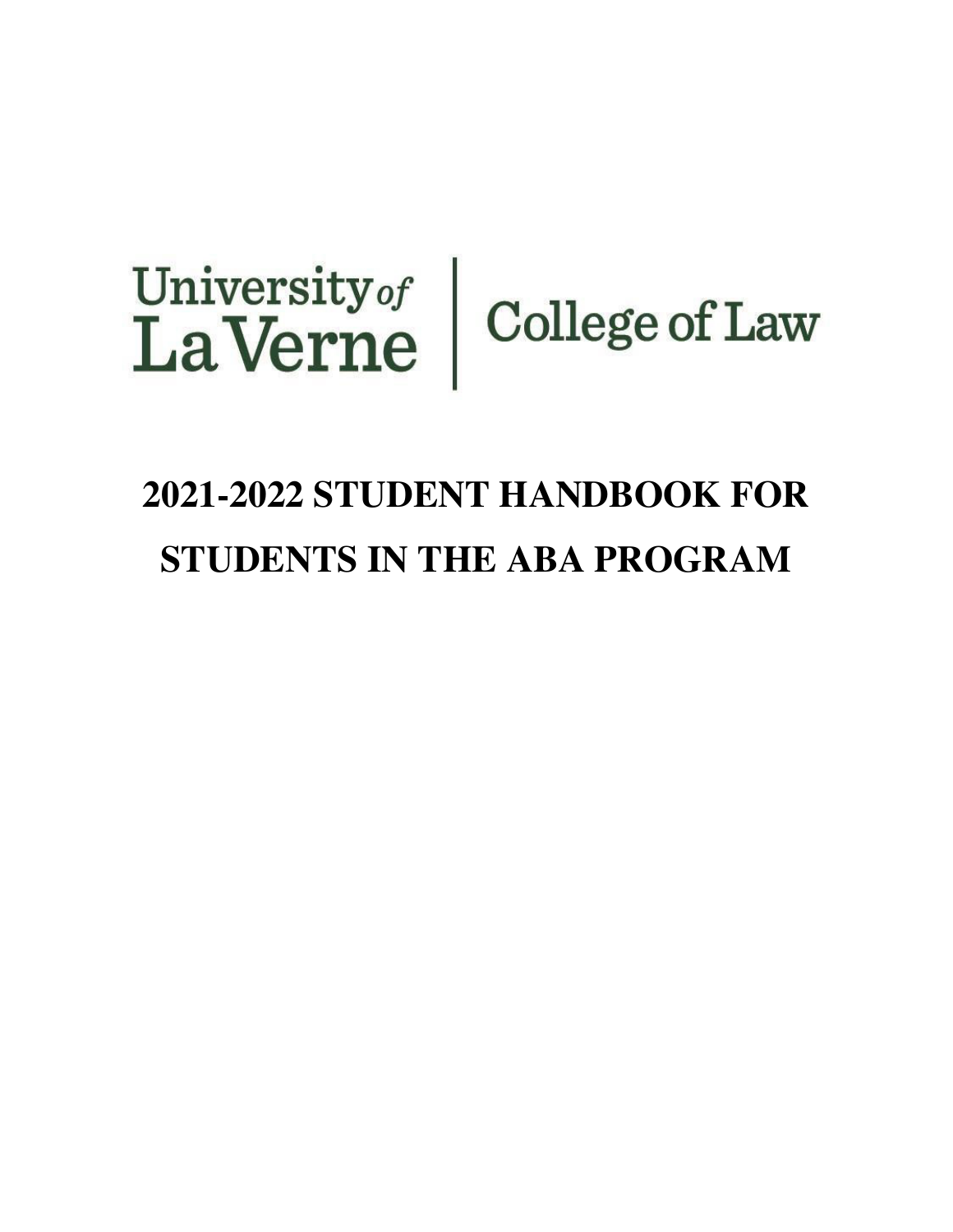#### **SENIOR ADMINISTRATION**

| Kevin Marshall   | Dean & Professor of Law                                |
|------------------|--------------------------------------------------------|
| Placido Gomez    | Associate Dean, Academic Affairs                       |
| Jendayi Saada    | Associate Dean, Faculty and Student Development        |
| Evelyn De Anda   | Registrar & Director of Academic Affairs               |
| Akita Mungaray   | Director, Student Services and Interim Director Career |
|                  | Development & Externships                              |
| Jennifer Argueta | Branch Manager, Law Library                            |

#### **WELCOME**

Welcome to the University of La Verne College of Law (COL). We are glad you are here. This student handbook, hereby referred to as handbook, will provide you with information that will help make your law school experience a productive and successful one. The Office of Student Affairs has prepared this handbook to assist students while enrolled at the COL. It contains academic information as well as information about support services and student life at the university on the law school campus. The handbook will answer questions you may have while you are a member of the University community. Please take the time to familiarize yourself with the handbook contents.

# **ACCREDITATION**

At a meeting on February 20-22, 2020, the Council of the Section of Legal Education and Admissions to the Bar of the American Bar Association (the "Council") considered a teach-out plan submitted by the University of La Verne College of Law (the "Law School"). After careful review of the Law School's submission, the Council approved the teach-out plan filed on January 14, 2020.

The Council retains authority to terminate the teach-out plan and remove the J.D. program's accreditation earlier than August 2023 if the Law School's state license to issue a J.D. degree is withdrawn or terminated; the Law School fails to uphold any of the obligations it agrees to undertake in the teach-out plan; or all students subject to the teach-out plan have graduated, transferred, been academically dismissed, or otherwise terminated their legal education.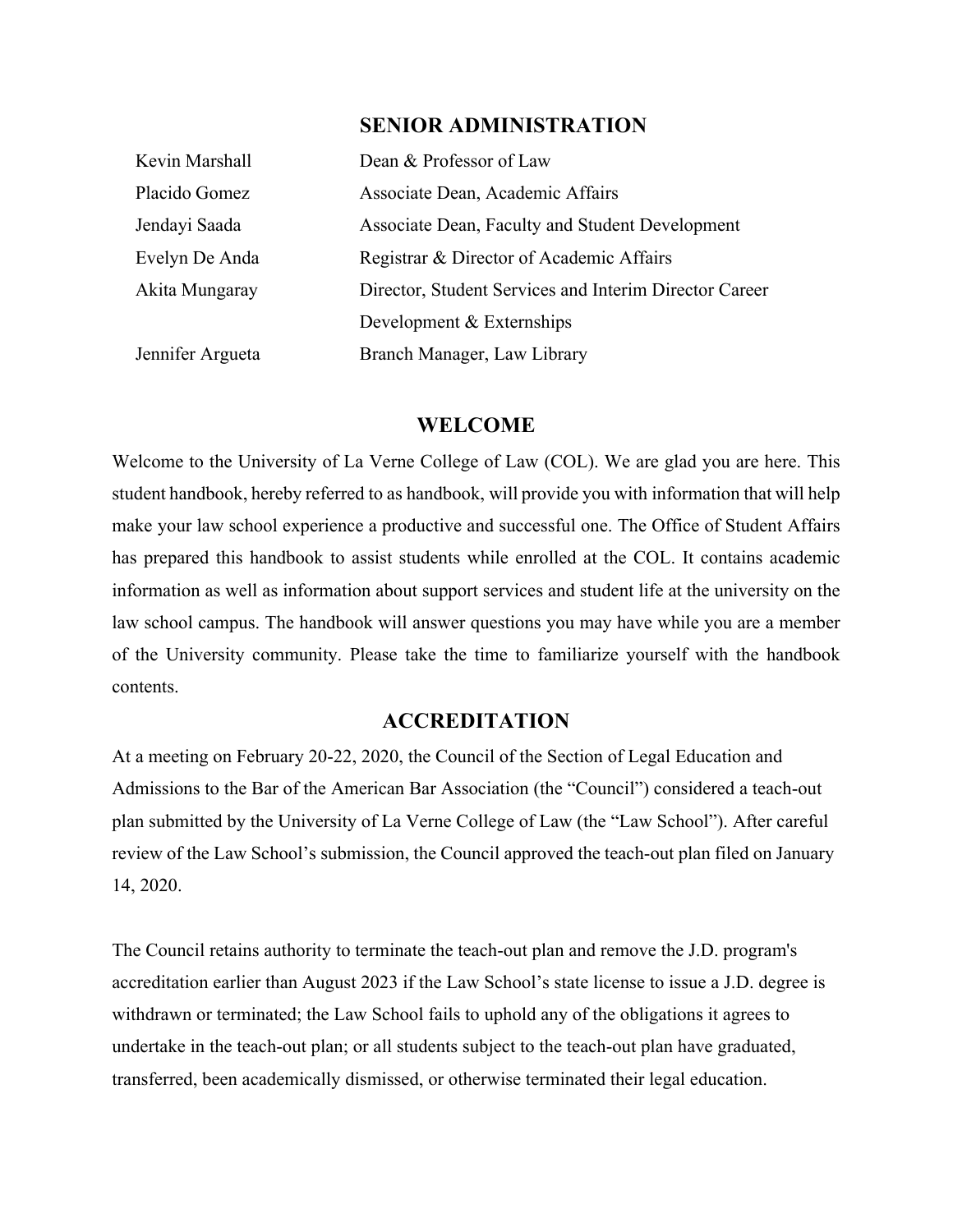In addition, the University of La Verne is accredited by the Senior College Commission of the [Western Association of Schools and Colleges](http://www.wascsenior.org/) (WASC), a regional accrediting agency recognized by the U.S. Department of Education as certifying institutional eligibility for federal funding in a number of programs, including student access to federal financial aid. Through its work of peer review, based on standards agreed to by the membership, the Commission encourages continuous institutional improvement and assures the membership and its constituencies, including the public, that accredited institutions are fulfilling their missions in service to their students and the public good.

# **MANUAL OF ACADEMIC POLICIES AND PROCEDURES (MAPP)**

The Manual of Academic Policies and [Procedures](https://law.laverne.edu/students/wp-content/uploads/sites/15/2020/08/Manual-for-Academic-Policies-and-Procedures%E2%80%94California-Approved-and-Accredited-Law-Program.pdf) (MAPP) is the official statement of the University of La Verne College of Law policies. The handbook serves as a secondary reference for questions that may arise from time to time during your law school career. Feel free to ask the administration, faculty, or staff if you have any questions. In case of any conflict between the MAPP and handbook provisions, the MAPP provisions are controlling.

**NOTICE:** *The reader should take notice that while every effort is made to ensure the accuracy of the information contained herein, the College of Law retains the right to modify the Student Handbook and the Manual of Academic Policies and Procedures at any time without advance notice. The University and the College of Law provide the information herein solely for the convenience of the reader and, to the extent permissible by law, expressly disclaims any liability that may otherwise be incurred.*

# **GENERAL INFORMATION**

#### **VISION**

La Verne Law is an incubator for innovation in legal education, thought, and advocacy for individuals passionate about serving their communities and promoting access and justice.

#### **MISSION**

The mission of The University of La Verne College of Law (COL) is to guide our students in the discovery of law and self as they prepare for the practice of law or other professional careers. Our faculty of scholars and teachers is committed to creating an innovative, collaborative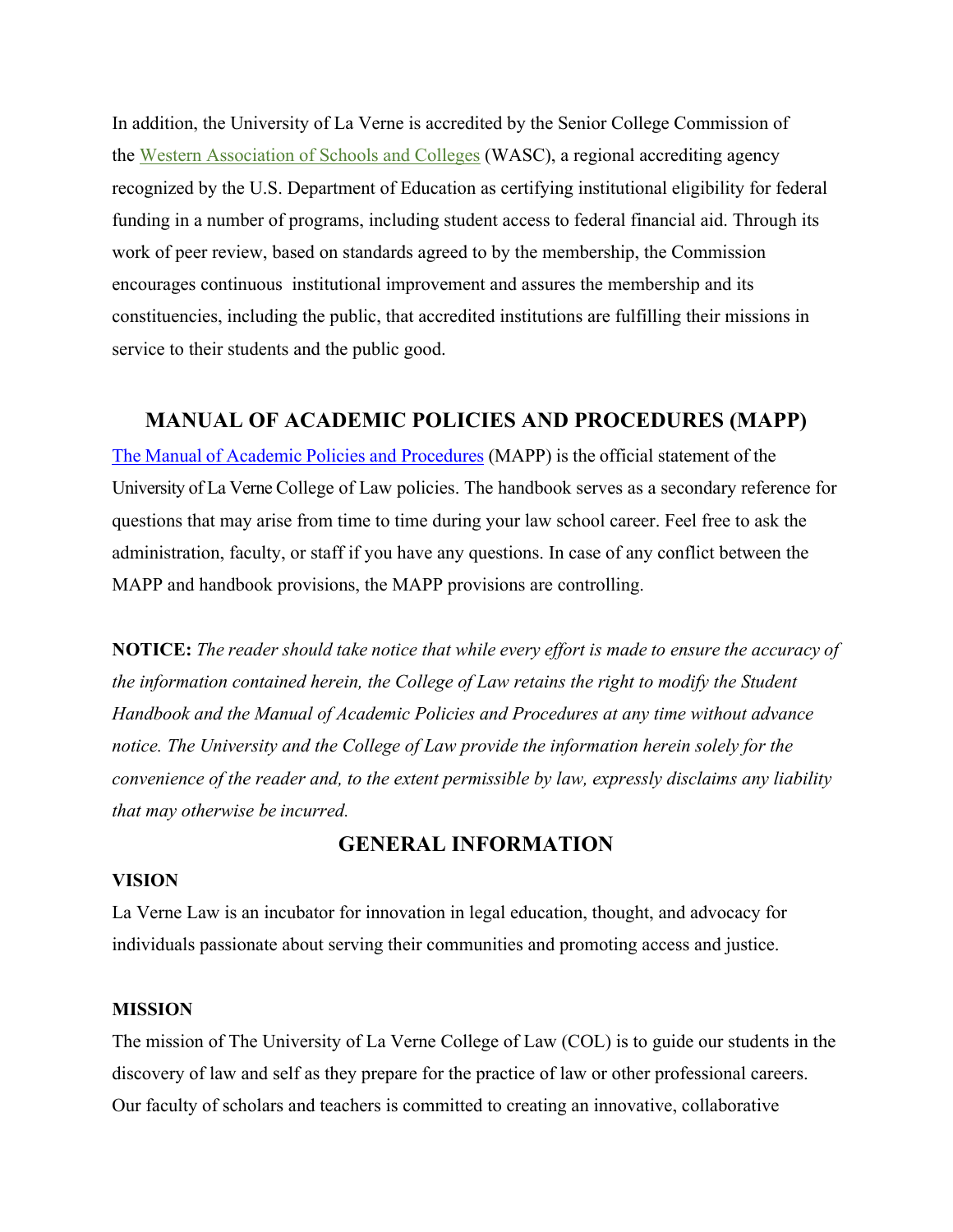learning environment designed to develop the knowledge and skills relevant to achieving individual and professional success.

Our COL mission encompasses educating, as well as enhancing the professional lives of, the members of the local, regional, national, and international communities we encounter – students, faculty, staff, administrators, alumni, members of the bench and bar, and others who pursue social justice. Our mission is grounded in the core values of the University of La Verne – lifelong learning, ethical reasoning and decision-making, diversity and inclusivity, and community and civic engagement. Difference making is our legacy.

#### **CORE VALUES**

#### **University Values:**

Ethical Reasoning: The University of La Verne affirms a value system that actively supports peace with justice, respect of individuals and humanity, and the health of the planet and its people. Students are reflective about personal, professional, and societal values that support professional and social responsibility.

Diversity and Inclusivity: The University supports a diverse and inclusive environment where students recognize and benefit from the life experiences and viewpoints of other students, faculty, and staff.

Lifelong Learning: The University promotes intellectual curiosity and the importance of lifelong learning. It teaches students how to learn, to think critically, to be capable of original research, and to access and integrate information to prepare them for continued personal and professional growth.

Community and Civic Engagement: The University asserts a commitment to improving and enhancing local, regional, and global communities.

<https://laverne.edu/2025-vision/vision-mission/>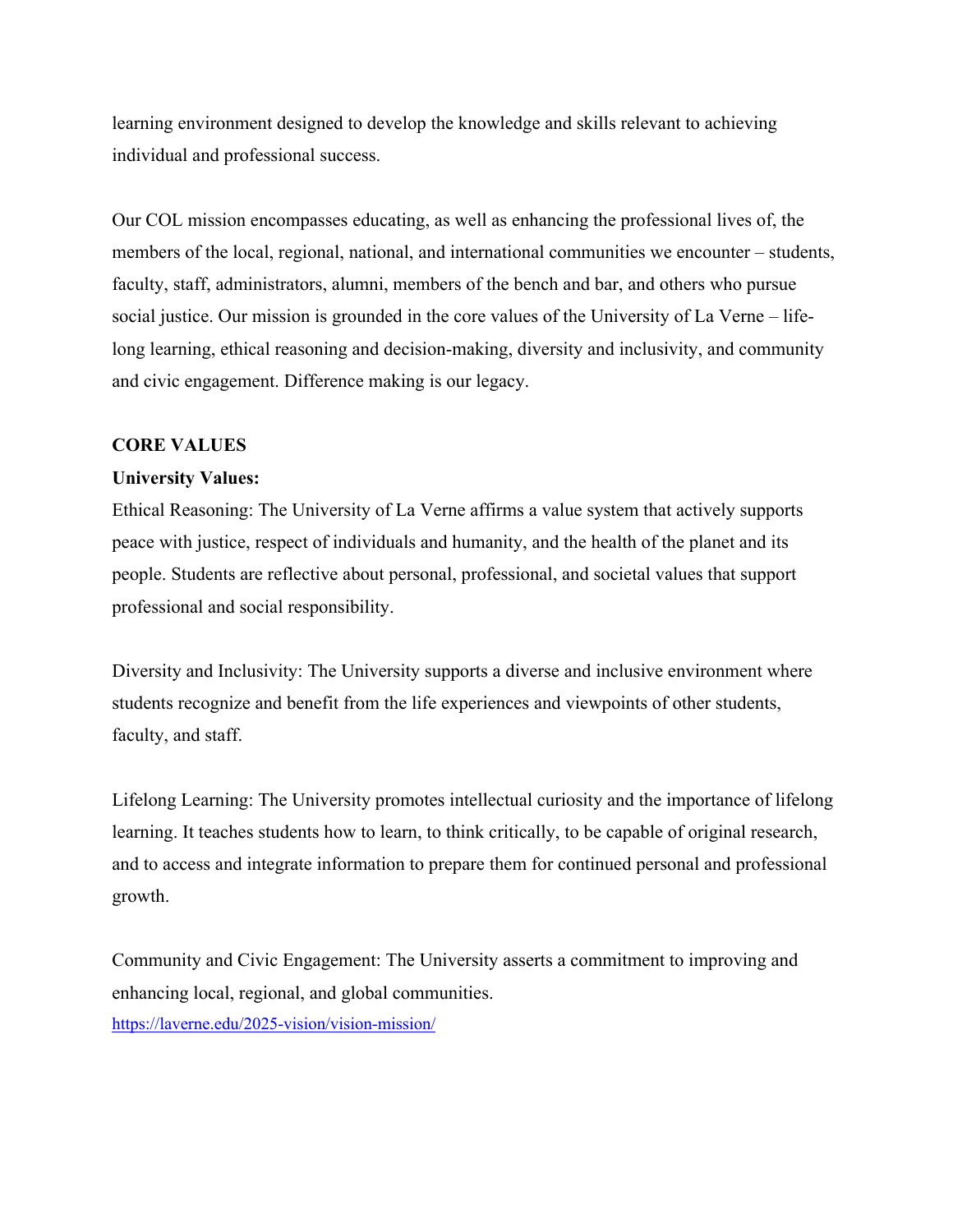#### **College of Law Core Principles and Values**

As an institution dedicated to teaching and training the next generation of lawyers and leaders, The College of Law operates institutionally and individually on the principles of professionalism, innovation, ethics, student centeredness, and community enhancement. In our actions and interactions, we are and seek to be affirming, respectful, humble, accountable, committed, inclusive, empathetic, responsive, passionate, and positive.

#### **THE UNIVERSITY OF LA VERNE COLLEGE OF LAW: A BRIEF HISTORY**

Members of the Church of the Brethren founded the Lordsburg College in 1891. The University of La Verne enjoys a 126-year reputation for providing a sound education built on lifelong learning, community service, diversity, and a values-based orientation. In 1977, the college became the University of La Verne, which has since grown to include 11 campuses and four colleges, including the College of Law.

The law school opened in 1970 as the La Verne College Law Center, offering a part-time evening program on the La Verne campus. It was renamed the University of La Verne College of Law seven years later when the University of La Verne completed the transition to university status. In 2001, La Verne Law moved into its permanent campus in Ontario.

Located just east of Los Angeles in inland Southern California, La Verne Law is situated in a growing metropolitan region of more than six million people. Graduates of La Verne Law are as diverse as the populations they will go on to serve. The La Verne Law students graduating today are the latest to join the ranks of more than 1,800 alumni, many of whom hold prominent positions as judges, law firm partners, public officials, and civic leaders. Graduates are encouraged to continue their relationship with the law school by mentoring students, participating in mock interviews, panels, and receptions, and assisting future graduates through a smooth transition into inland Southern California's legal community.

The University of La Verne College of Law was founded more than 40 years ago with the purpose of educating and training generations of attorneys committed to making a difference in their communities. Today, La Verne Law remains dedicated to teaching and training the next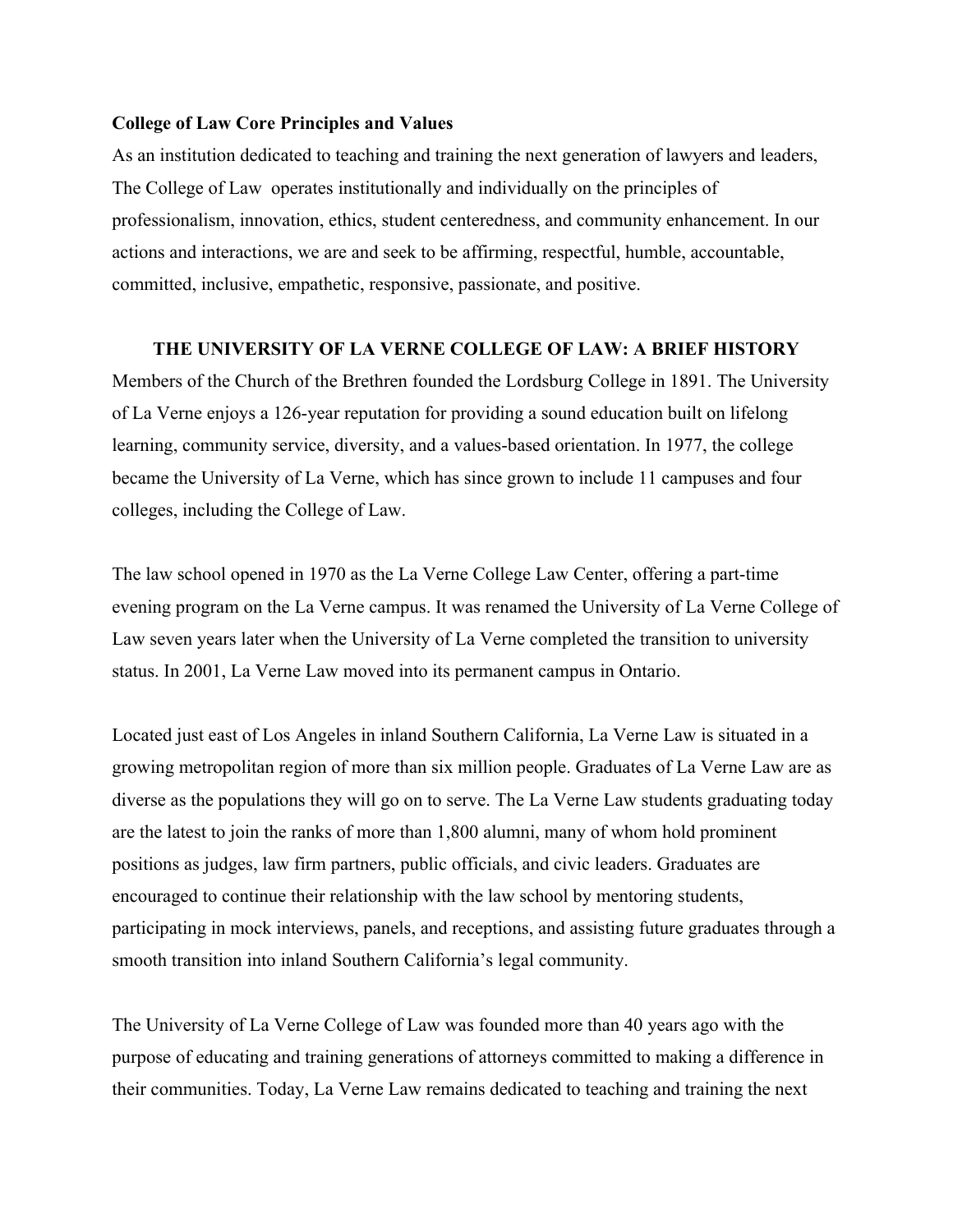generation of lawyers and leaders.

#### **UNIVERSITY POLICIES AND PROCEDURES**

The University of La Verne and College of Law are committed to fostering a campus environment that is conducive to academic inquiry, a productive campus life, and thoughtful study and discourse.

The [Code of Student Conduct](https://laverne.edu/student-affairs/student-conduct/) exists to protect the interests of the community and to challenge those whose behavior is not in accordance with university policies. These expectations and rules apply to all students, whether undergraduate, graduate, doctoral, CAPA or professional.

The university encourages community members to report all incidents that involve the actions listed under University Policies to University of La Verne officials. Any student found to have committed or to have attempted to commit misconduct as described in University Policies or Student Housing Policies is subject to the sanctions outlined in the Code of Student Conduct.

The University and La Verne Law are committed to maintaining an environment free of discrimination and harassment for students, faculty, and staff. Consequently, discrimination and harassment of students or employees is unacceptable and will not be tolerated. Please reference the [Non-Discrimination Policy](https://law.laverne.edu/discrimination/) for further information concerning discrimination and harassment.

College of Law students will follow the same "Manual of Academic Policies and Procedures", "Code of Student Conduct" and "University Policies" as outlined in this document. Cases of Social Misconduct will be referred to the Office of Student Services for an administrative review process.

College of Law Manual of Academic Policies and Procedures (Code of Conduct): [https://law.laverne.edu/students/wp-content/uploads/sites/15/2020/08/Manual-for-Academic](https://law.laverne.edu/students/wp-content/uploads/sites/15/2020/08/Manual-for-Academic-Policies-and-Procedures%E2%80%94California-Approved-and-Accredited-Law-Program.pdf)-[Policies-and-Procedures%E2%80%94California-Approved-and-Accredited-Law-Program.pdf](https://law.laverne.edu/students/wp-content/uploads/sites/15/2020/08/Manual-for-Academic-Policies-and-Procedures%E2%80%94California-Approved-and-Accredited-Law-Program.pdf)

University of La Verne Student Conduct: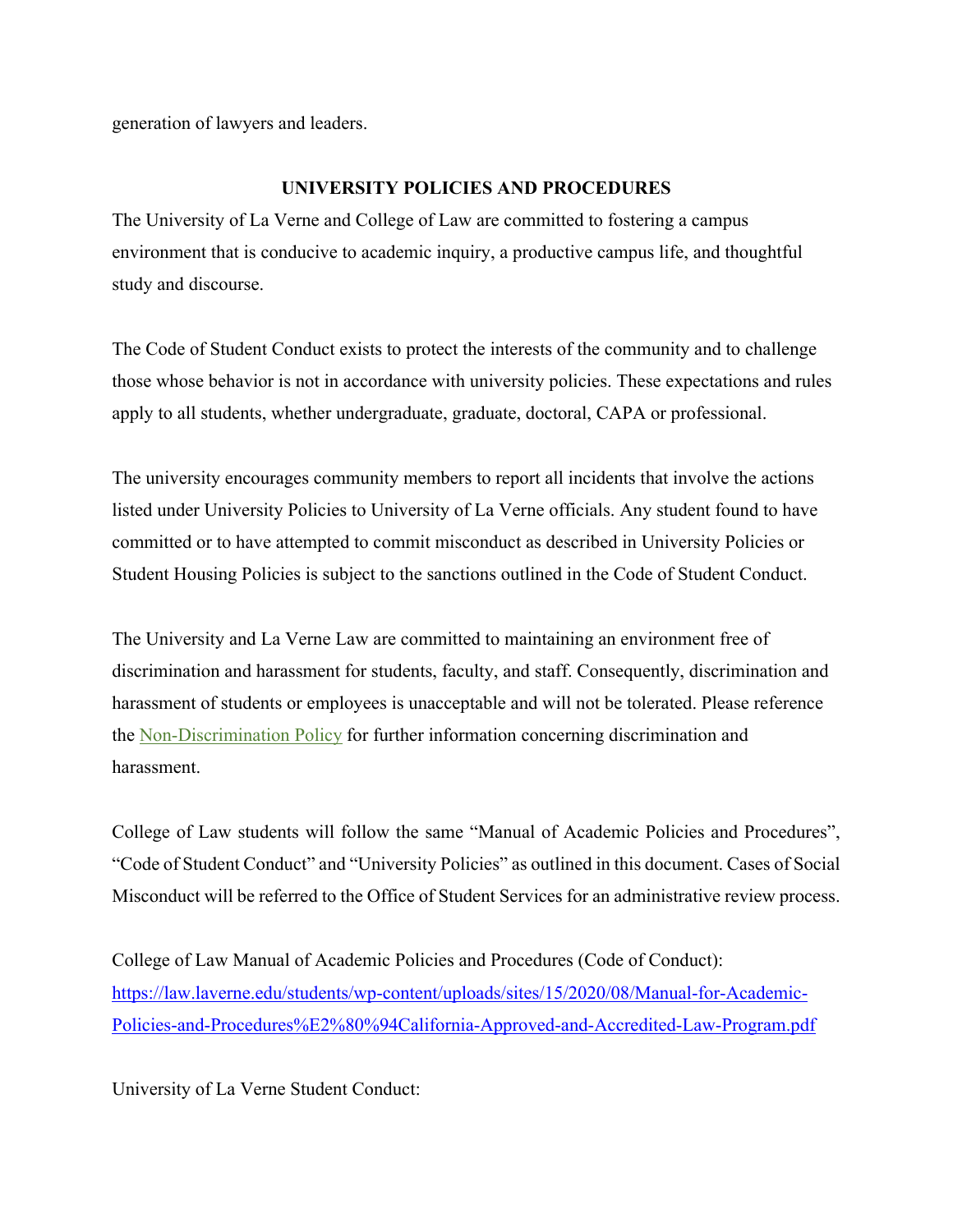<https://laverne.edu/student-affairs/student-conduct/>

Emergency Procedures: <https://myportal.laverne.edu/web/campus-safety/emergency/procedures>

Non-Discrimination Policy: <https://law.laverne.edu/discrimination/>

Title IX: <https://laverne.edu/title-ix/>

University Policies: <https://laverne.edu/policies/>

# **STUDENT RESOURCES**

#### **Accessibility Services**

The Director of Student Services serves as the Americans with Disability Act Compliance Officer for the College of Law. We are committed to assuring every student with a documented physical, psychological and/or learning disability access to appropriate academic adjustments and/or auxiliary aids and to empower those students to use their full potential. The goal is to ensure full participation in the University's educational programs and student activities whenever possible. Students whose disabilities necessitate accommodation must comply with the notice and documentation requirements of the College of Law. Students who wish to receive an accommodation should, within the first month following initial registration, make an appointment with the Director of Student Services. The information and accommodations packet and process is located at the following link:

[https://cm.maxient.com/reportingform.php?UnivofLaVerne&layout\\_id=30](https://cm.maxient.com/reportingform.php?UnivofLaVerne&layout_id=30)

#### **Career Development & Externships Office**

The Career Development & Externships Office offers comprehensive career and professional development services and resources to assist current students and alumni in achieving theircareer goals. Services include career counseling sessions and informational and skill development presentations on a number of topics--- including career planning, resume and cover letter preparation, networking, negotiating offers, and interviewing. Employment opportunities with law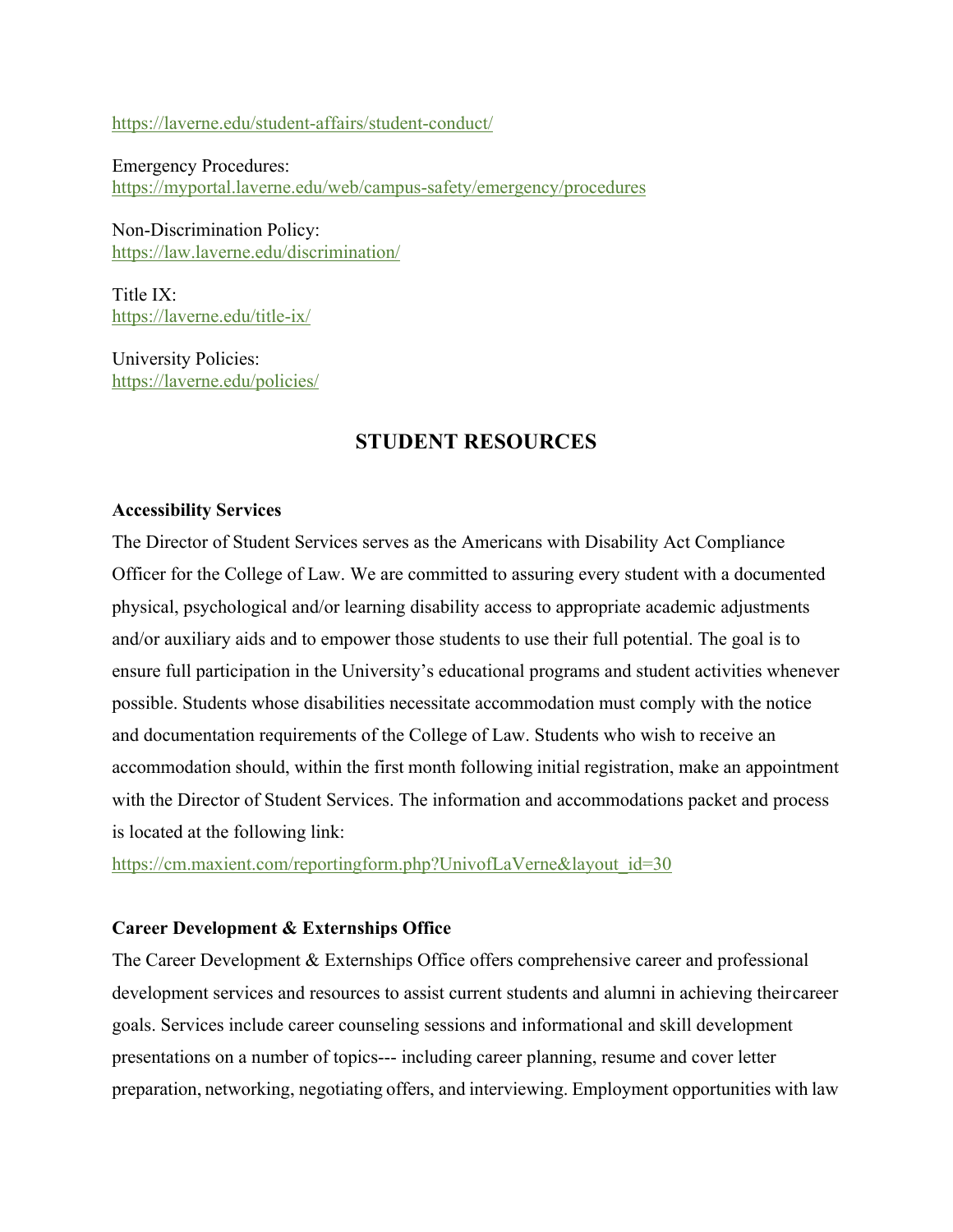firms, government agencies, corporate legal departments, public interest organizations, judicial externships and clerkships, fellowships, and alternative career options are advertised to students and alumni through an online job listing service, Law Employment Opportunities (LEO).

Opportunities are also provided for on campus interviews in the spring and fall. Numerous networking opportunities are provided for students and alumni at receptions, panel discussions, and workshops hosted on campus and in the local community throughout the year featuring prominent legal professionals.

La Verne Law's active memberships with the National Association for Legal Career Professionals (NALP), the Law School Career Advisors of Southern California (LSCA), PSJD.org (Public Service Juris Doctor), Los Angeles Area Legal Recruiters Association (LAALRA), Orange County Legal Recruiters Association (OCLRA), Equal Justice Works, and local bar associations provide students and alumni with additional networking opportunities and career resources necessary for success in the legal profession.

| Interim Director                | Akita Mungaray | $(909)$ 460-2017 | $\alpha$ amungaray $\omega$ laverne.edu |
|---------------------------------|----------------|------------------|-----------------------------------------|
| <b>Administrative Assistant</b> | Leah Wissink   |                  | $(909)$ 460-2056 lwissink@laverne.edu   |

#### **Center for Academic & Bar Readiness (CABR)**

CABR is a resource to help College of Law students identify and strengthen critical academic and legal skills during law school. CABR counselors are available to counsel students on study skills, outlining and exam techniques. CABR counselors also provide support and guidance to those who find it challenging to adapt to law school. Through its academic and bar readiness programs, the CABR supports and collaborates with students as they develop and enhance the critical skills necessary for achievement in law school, on the bar exam, and in the legal profession.

| Associate Dean             | Jendayi Saada   | $(909)$ 460-2038 | isaada@lawerne.edu  |
|----------------------------|-----------------|------------------|---------------------|
| <b>Assistant Professor</b> | Kimberly Farina | $(909)$ 460-2059 | kfarina@laverne.edu |
| <b>Assistant Professor</b> | Jemima Galan    | $(909)$ 460-2007 | igalan@lawerne.edu  |
| <b>Assistant Professor</b> | Jonathan Ibanez | $(909)$ 460-2036 | jibanez@laverne.edu |

**Counseling and Psychological Services (CAPS)**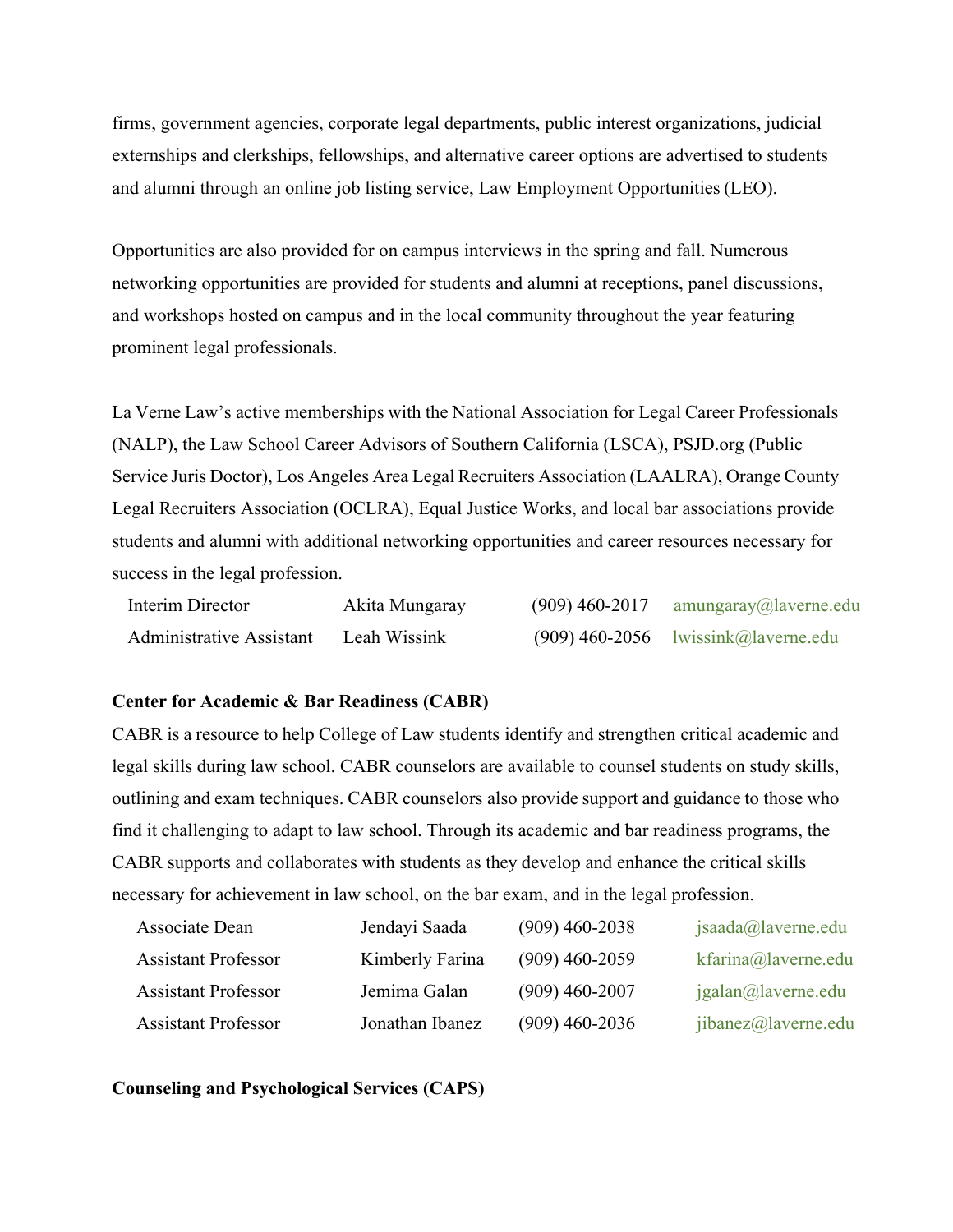The mission of CAPS is to educate and promote personal growth and psychological well-being for all students. CAPS provides a full range of counseling services designed to aid each person to achieve his or her full human potential. All services are free to College of Law students. CAPS is located on the second floor of the Hoover Building at the University of La Verne campus.

| Monday - Friday   9:00 a.m. - 5:00 p.m.  | $(909)$ 448-4105 |
|------------------------------------------|------------------|
| After Hours Crisis Line                  | $(909)$ 448-4650 |
| Email: caps@laverne.edu                  |                  |
| Website: https://laverne.edu/counseling/ |                  |

#### **Registrars**

The Registrar's Office is responsible for maintaining the records of all students and alumni of the College of Law and prepares class and examination schedules. Questions concerning examinations, grades, programs, academic policies and procedures, State Bar requirements, transfer credits, and graduation requirements should be directed to the Registrar's Office.

| Registrar   | Evelyn De Anda | $(909)$ 460-2060 | edeanda@laverne.edu   |
|-------------|----------------|------------------|-----------------------|
| Coordinator | Cherice Sirna  | $(909)$ 460-2012 | $csirma@$ laverne.edu |

#### **Student Services**

The Office of Student Services serves as the principal liaison for students with the administration and provides student support and resources throughout the law school experience. The Office of Student Services oversees the following programs and activities: new student orientation, student clubs and organizations, The Docket, Student Code of Conduct, Title IX, accessibility, the academic awards ceremony, and commencement. Our doors are always open for students to come by and visit. The Office of Student Affairs looks forward to supporting you.

| Director                            | Akita Mungaray | $(909)$ 460-2017 amungaray@laverne.edu   |
|-------------------------------------|----------------|------------------------------------------|
| Associate Director Kelly Fragiacomo |                | $(909)$ 460-2004 kfragiacomo@laverne.edu |

# **FACULTY ADVISORS**

Full-time faculty hold regular office hours and part-time faculty make themselves available for office hours as well. Students are encouraged to meet with their faculty advisors often. After the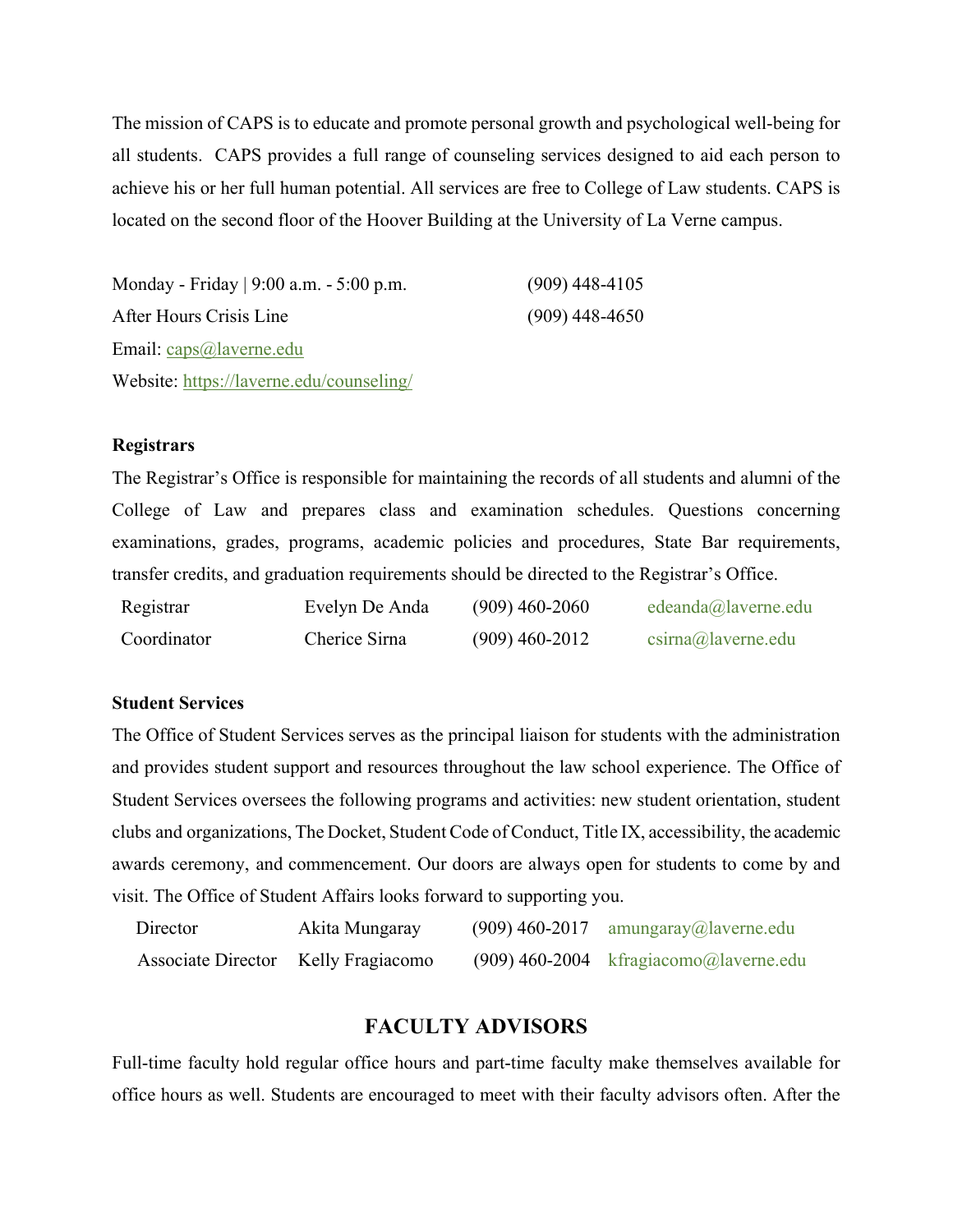first year of study, faculty advisors may be of assistance in scheduling required courses and selecting electives. You may also meet with the Director of Student Affairs.

#### **FACULTY SUPPORT**

The law faculty is both collectively and individually committed to the success of each student admitted to the College of Law. Towards that end, most faculty members conduct sessions outside of the scheduled classroom times that are designed to facilitate the learning process. Sessions may include online problem solving or dialogue, small group study sessions, individual support meetings, and individual or group writing/exam analysis.

#### **COURT OBSERVATION WEEK**

Court Observation Week is a weeklong project that is a mandatory part of the College of Law's curriculum for first year law students. Completion of each day of Court Observation Week is a condition of graduation. In lieu of classes, first year and transfer students attend court observation at the San Bernardino Superior Court in San Bernardino.

Court Observation Week has several learning objectives. One of those objectives is to prepare you for a meaningful learning experience during the Litigation Track. The courses that comprise the Litigation Track (Criminal Procedure, Evidence & Trial Advocacy) will provide a contextual framework when students observe a trial from beginning to end. Second, many students participate in Moot Court, Trial Team and/or Advanced Appellate Advocacy courses. Observing a real trial helps students identify and build good lawyering skills. Finally, by watching trial proceedings, students develop a baseline understanding of civil procedure and trial practice skills that are useful after graduation, successful completion of the bar exam, and throughout the practice of law.

#### **EXTERNSHIP PROGRAM**

The Externship Program gives upper-division students opportunities with government agencies, public interest organizations, non-profits, and judges to study the legal process through community-based extern positions and to apply the knowledge and skills developed in lawschool in a practical setting. Externships allow students to perform practice-related activities such as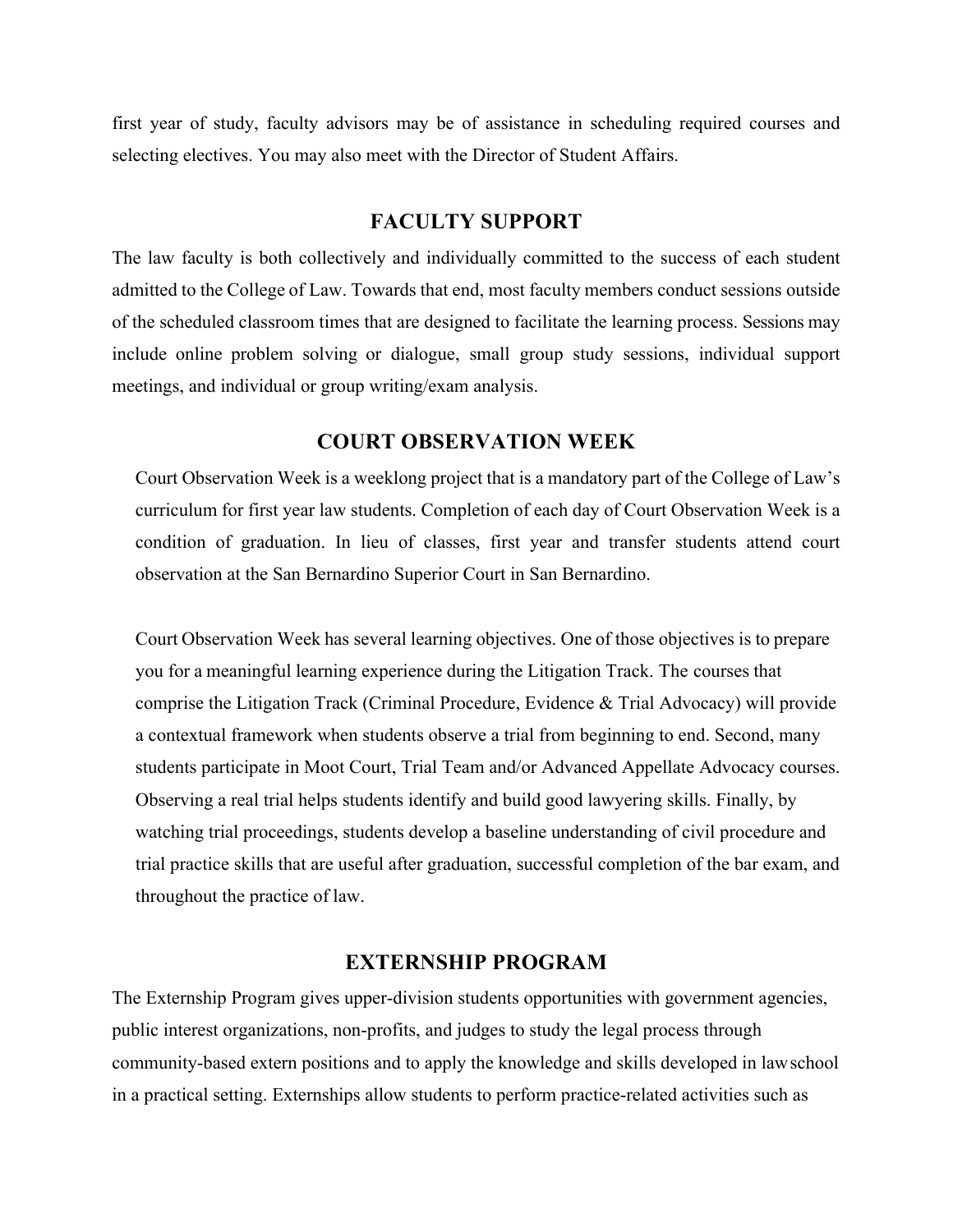interviewing clients or witnesses, factual investigation, discovery, counseling and negotiating, making court appearances, and legal research and writing.

Students are encouraged to contact public interest organizations to secure a position. If a student would like an externship opportunity but does not have local contacts or ideas about how to proceed, the Director of Career Development & Externships can assist.

One credit of externship is equal to 52 hours of work at the placement. In addition to the 52 hours of work, externship students are expected to: 1) complete several on-campus classrooms sessions where they learn to reflect on their law practice experiences; 2) complete weekly reflective memos where they journal their experiences in an ongoing communication with the Director of Clinical Programs & Professor of Law at La Verne Law; 3) complete a goals memo detailing what they hope to achieve with their placement; 4) conduct a mid-semester review of their performance; 5) write a self-evaluation upon the completion of their work; and finally, 6) assure that the supervising attorney at their placement completes a comprehensive evaluation of their work performance and certification of their hours worked.

Please contact the Interim Director of Career Development, Akita Mungaray,  $amungaray@laverne.edu should you have questions.$  $amungaray@laverne.edu should you have questions.$ 

# **CLINICAL PROGRAMS**

#### **Disability Rights Legal Center Clinic (DRLC)**

Los Angeles-based Disability Rights Legal Center (DRLC) opened an Inland Empire clinic on the campus of the College of Law in Spring 2007. COL students participating in DRLC's clinic address some of the extreme problems for people with disabilities in the Inland Empire by providing services in the following projects: the Education Advocacy Project (EAP), the Civil Rights Litigation Project, and the Community Advocacy Program (CAP). These services are provided free of charge for low-income families.

The DRLC is available for 3 - 6 units; 52 hours must be completed for each unit. Students are required to attend regular weekly meetings with DRLC staff and occasional joint classes with the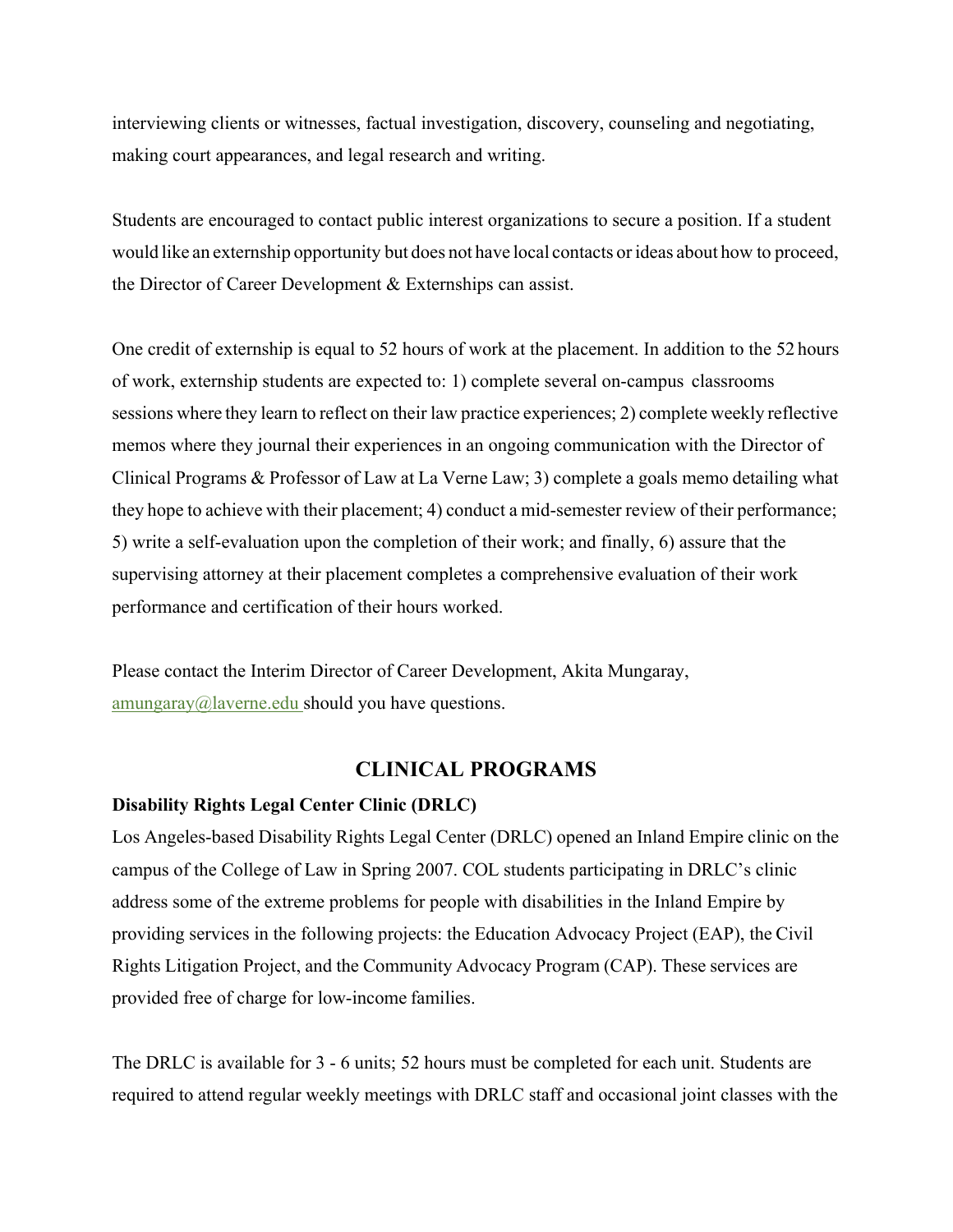Justice and Immigration Clinic. Students set their own weekly work schedule, which must be completed between regular business hours (8:00 a.m. to 6:30 p.m.). To learn more about the Disability Rights Legal Center Clinic, you may contact Elizabeth Eubanks at <mailto:eeubanks@laverne.edu.>

#### **Justice and Immigration Clinic**

Our Justice and Immigration Clinic provides *pro bono* assistance to immigrants seeking asylum in the United States. Students participate in client interviews, find and retain experts, draft and file briefs, draft direct examinations, prepare witnesses, and represent their clients before the Immigration Court in Los Angeles.

For more information about the Justice and Immigration Clinic, please contact Professor Krystal Rodriguez-Campos at [krodriguez-campos@laverne.edu](mailto:krodriguez-campos@laverne.edu).

#### **San Bernardino Misdemeanor Appellate Advocacy Clinic**

The San Bernardino Misdemeanor Appellate Clinic provides students with an intensive appellate experience in the San Bernardino Superior Court. The Appellate Advocacy Clinic litigates appellate misdemeanor cases primarily before local Superior Court Appellate Panels. The clinic also considers drafting amicus briefs. The clinic selects cases that offer the highest pedagogical value for its students.

The Appellate Clinic accepts between 8 and 12 students each semester. Students register for 1 – 4 units a semester. Students work closely with professors and paralegals in a law office setting. The work varies depending on the types of cases accepted. Cases include Driving Under the Influence, Assault, Theft and Domestic Violence. Students have the primary responsibility for reading and analyzing the case record, developing substantive legal positions, researching substantive issues, developing appellate strategies, drafting briefs, and presenting oral arguments.

The Appellate Clinic includes a classroom component that meets 2 hours a week. Subjects for the weekly classes include law office management, reviewing an appellate record, organizing and drafting an appellate brief, and developing and presenting an appellate oral argument.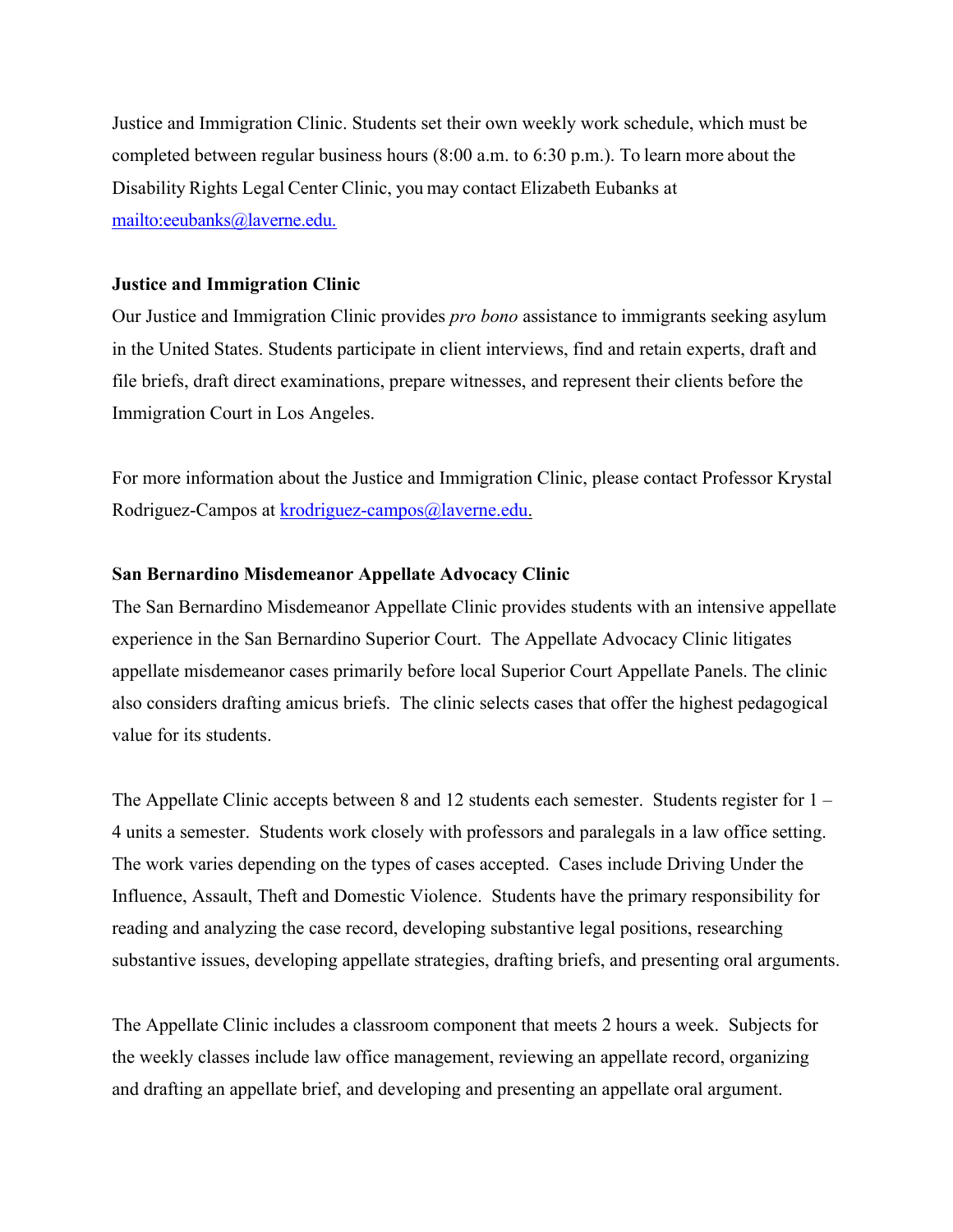For more information about the San Bernardino Misdemeanor Appellate Advocacy Clinic, please contact Professor Michele Assael-Shafia at [massael-shafia@laverne.edu.](mailto:massael-shafia@laverne.edu)

#### **ACADEMIC ORGANIZATIONS AND TEAMS**

#### **University of La Verne Law Review**

The *University of La Verne Law Review* is the sole scholarly publication of the University of La Verne, College of Law. It is student-run and student-edited. Membership on the *University of La Verne Law Review* is the result of a selective process, based on both grades and successful completion of a write-on competition. Go to <http://law.laverne.edu/law-review/law-review-home/> for more information about the Law Review. For more information, please contact Professor Ezra Goldschlager, [egoldschlager@laverne.edu](mailto:egoldschlager@laverne.edu).

#### **Journal of Law, Business & Ethics**

The *Journal of Law, Business & Ethics*, is the official publication of the Pacific Southwest Academy of Legal Studies in Business, Inc. It is a double-blind, peer-reviewed interdisciplinary publication issued and distributed in February of each year. The journal is uniquely governed and operated by dual structured editorial board consisting of faculty and students. The faculty board of editors are invited and selected from faculty candidates from around the world, and once selected each are required to serve for a five-year evolving term culminating in them serving as the Journal's faculty Editor-In-Chief. Membership on the student editorial board is the result of a selective process board based on background, experience, academic performance and a write-on competition. For more information, please contact Professor Paul Naccachian, [pnaccachian@laverne.edu.](mailto:pnaccachian@laverne.edu.)

#### **Board of Advocates**

One component of La Verne Law's practice-ready commitment to its graduates is the Board of Advocates, the umbrella organization for the COL's advocacy competition teams. The Board of Advocates consists of the Mock Trial Competition Teams, the Moot Court Competition Teams, and the ADR Competition Teams. In each of these divisions, students can showcase their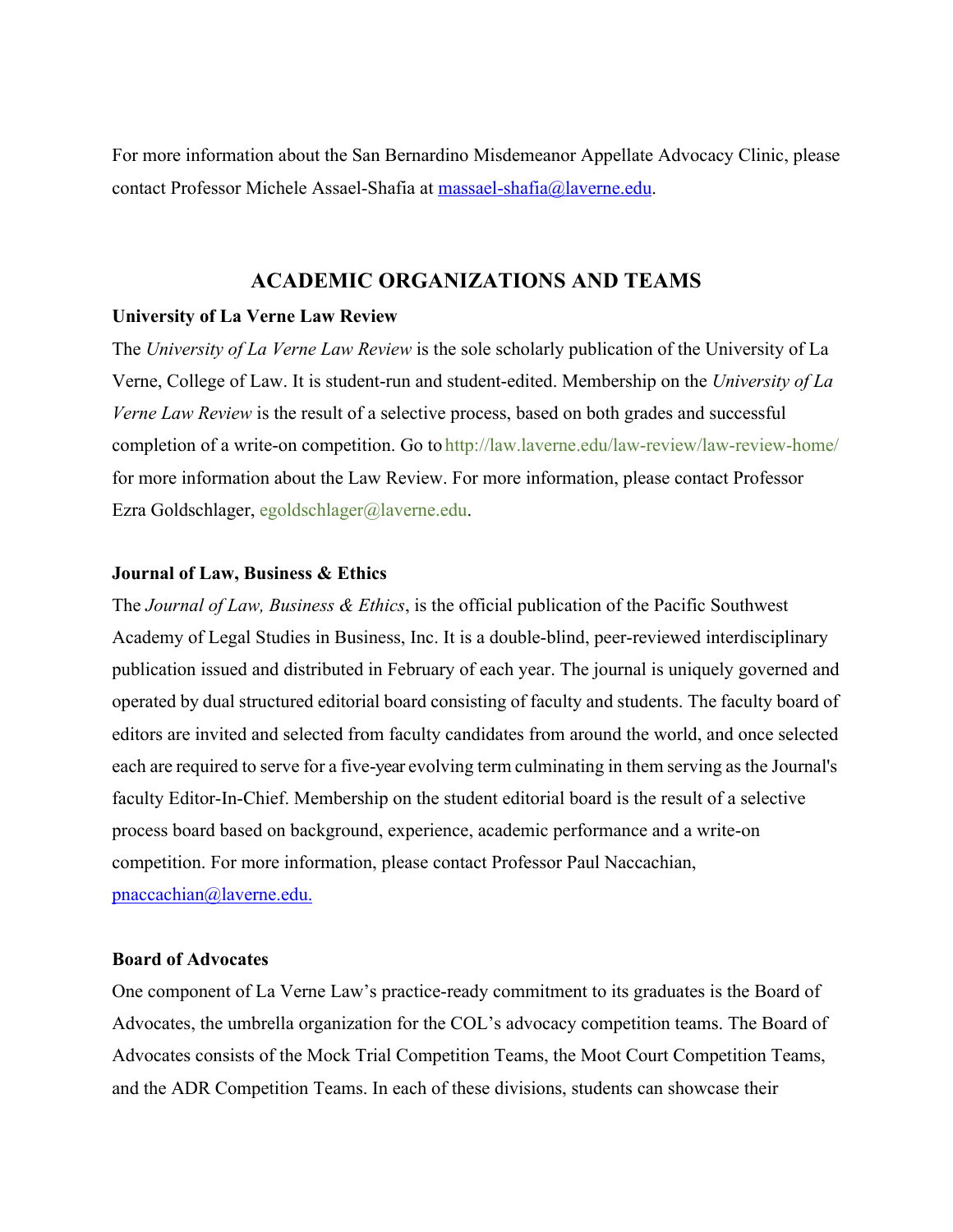exceptional advocacy skills by competing against other nationally ranked law schools. Competition teams also provide students with advanced advocacy skills, mentorship, and networking possibilities that can lead to strong ties to the legal community. Students are selected for all three divisions at the conclusion of tryouts, which are typically held in the spring with a secondary and more limited tryout opportunity in the fall. Students must maintain a GPA of 2.3 or higher to be eligible. For more information, please contact Associate Dean, Placido Gomez at [pgomez@laverne.edu.](mailto:pgomez@laverne.edu)

#### **Moot Court Competition Teams**

The Moot Court Competition Teams consist of students who have demonstrated their excellence in written and oral advocacy and are looking to improve further by representing the school at outside competitions. The teams are primarily coached by Professor Dean McVay, a highly experienced litigator and moot court advisor who has led COL teams to many victories. As members of a moot court team, students have the opportunity to work closely with other experienced attorneys as well and to hone their brief writing and oral advocacy skills. La Verne Law students participate, and excel, in several moot court competitions each year. In recent years, students have competed in the National Criminal Procedure Tournament, the National Entertainment LawMoot Court Competition, the Thomas Tang National Moot Court Competition, the Frederick Douglass Moot Court Competition, the Williams Institute Moot Court Competition, and the Uvaldo Herrera National Moot Court Competition. For more information, please contact Associate Dean, Placido Gomez at [pgomez@laverne.edu](mailto:pgomez@laverne.edu).

#### **Mock Trial Competition Teams**

The Mock Trial Competition Teams consist of a select group of students who participate in a forcredit program that prepares them to be successful trial attorneys. The teams are coached by experienced trial attorneys. In addition, many members of the College of Law legal community including sitting judges, defense attorneys, and prosecutors work with the student competitors. Team members learn evidence, trial planning, effective examinations, and persuasive oral argument skills while preparing a case file for trial. Each team of students prepares motions in limine, opening statements, direct and cross examinations, and closing arguments for either a civil or criminal case that are displayed over a weekend of head-to-head competitions. In recent years,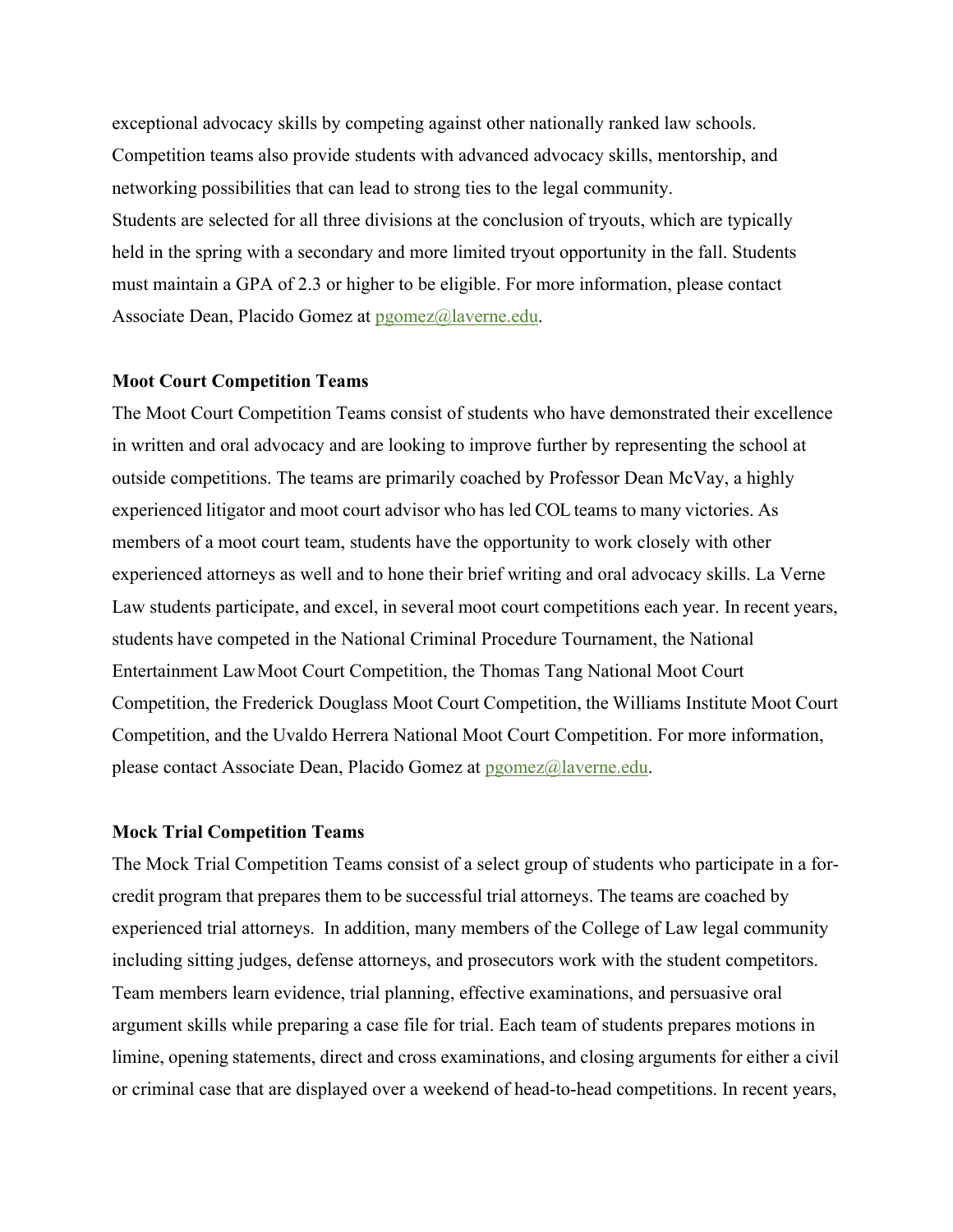students have competed in the San Diego Defense Lawyers' Mock Trial Competition, the CACJ's National Criminal Trial Advocacy Competition, and the Texas Young Lawyers' National Trial Competition. For more information, please contact Associate Dean, Placido Gomez at [pgomez@laverne.edu](mailto:pgomez@laverne.edu).

#### **Alternative Dispute Resolution (ADR) Competition Teams**

The ADR Competition teams consist of COL students chosen for their ability to resolve a dispute outside the courtroom, via mediation and/or negotiation. The teams are coached by skilled mediators and negotiators. The teams participate in competitions designed to develop their skills in the growing field of dispute resolution. In recent years, students have competed in the ABA Negotiations Competition and ABA Representation in Mediation Competition. For more information, please contact Associate Dean, Placido Gomez at [pgomez@laverne.edu](mailto:pgomez@laverne.edu).

#### **STUDENT COMMUNICATIONS**

Email is the primary mode of official University communication with students. Students are given an **@laverne.edu** email account upon enrolling at the COL. All students must **check this email account regularly** as it is used for all official email communication.

# **STUDENT ATTENDANCE**

Regular class attendance is required and there are no excused absences. Regardless of reason, missing more than 20% of a class results in the automatic exclusion of the student from the class, and in some circumstances, a failing grade. Although attendance records are maintained by the Registrar's Office, students are encouraged to track their own absences. Professors have the discretion to mark students who are unprepared absent from the class; additionally, failure to be punctual to a class may constitute an absence.

# **STUDENT LOCKERS**

Each law student is entitled to the use of one individual on-campus locker at no charge. Lockers are assigned randomly and may be requested by contacting Melinda Davenport, Assistant Director of Administrative Services at [mdavenport@laverne.edu](mailto:mdavenport@laverne.edu).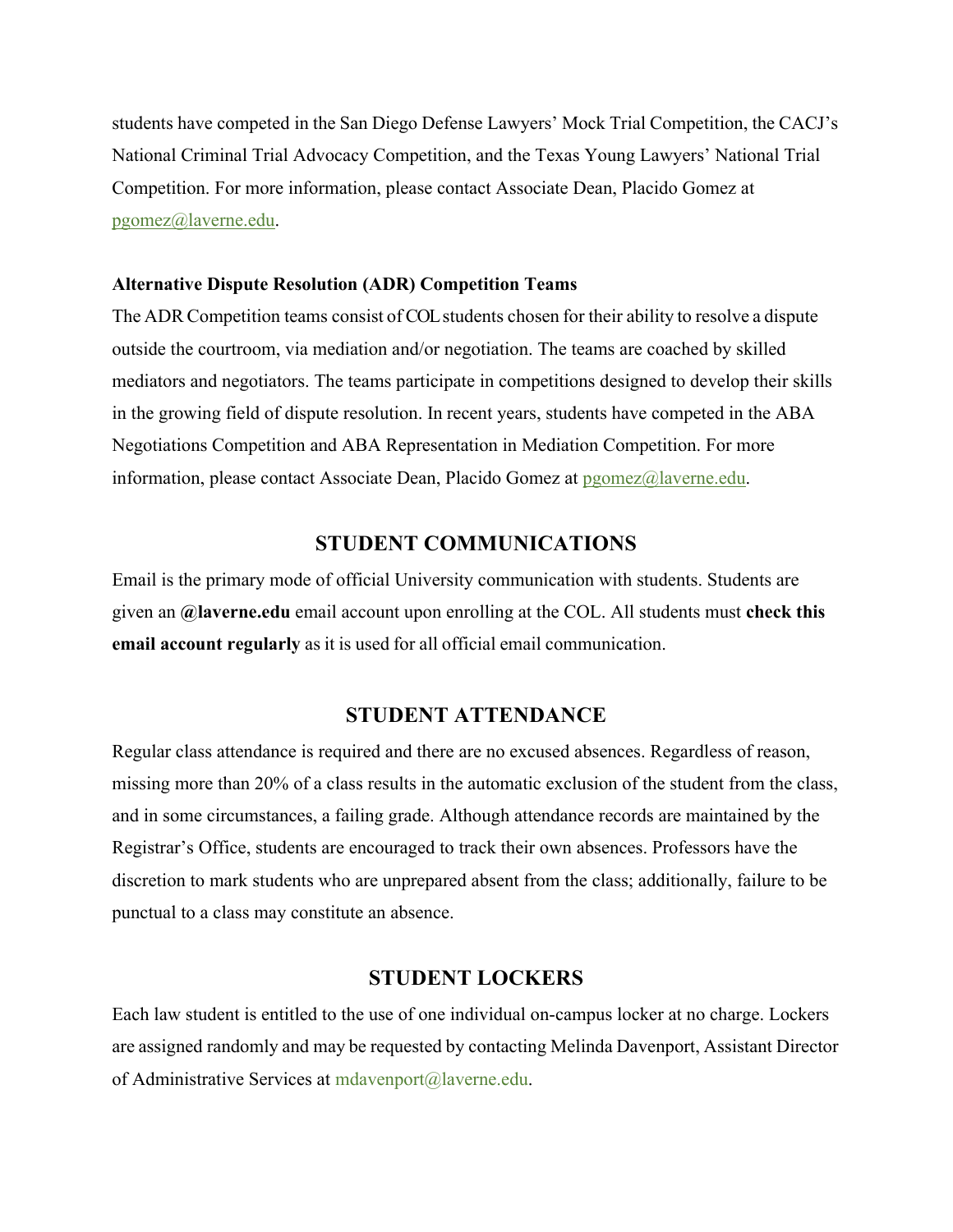# **PRO BONO AND PUBLIC SERVICE**

La Verne Law encourages students to engage in pro bono and public service activities throughout their law school career since service is an integral part of being an attorney. Students who volunteer the required number of hours are recognized at the graduate brunch for their commitment. The Director of Student Services oversees the public service component. Pro Bono hours must meet the following criteria:

- The work must be "For the Public Good"
- The hours must be supervised by an attorney or other official
- You must not have received credit or any form of pay for the hours
- The work must have served clients with modest means

# **COMMENCEMENT**

A graduating class consists of the students who earn their degrees in December and May of the same academic year. The academic year begins with the Fall term and ends with the Spring term. Students who graduate in July at the end of the Summer Session are included with the following class year, even though they may have been allowed to participate in the current year Commencement. The Commencement Ceremony is held each May. All graduates areencouraged to take part in this meaningful ceremony.

Candidates must complete a Graduation Application and submit it to the College of Law Registrar's Office. Students must be in good academic standing and have satisfied all financial obligations to the University of La Verne to be eligible to graduate and take part in Commencement.

Completing the Graduation Application and paying the Graduation Fee allows the Registrar's Office to request the Juris Doctor diploma and ensures that the student will receive mailings and email updates about graduation. Students planning to graduate must submit the completed Graduation Application form and graduation fee regardless of whether they plan to take part in the ceremony. Completing the form and paying the fee does not include regalia rental, which is a separate process. Graduates do not receive their diplomas on the day of Commencement. The Registrar mails (or holds for pick up) diplomas to graduates after certifying that all degree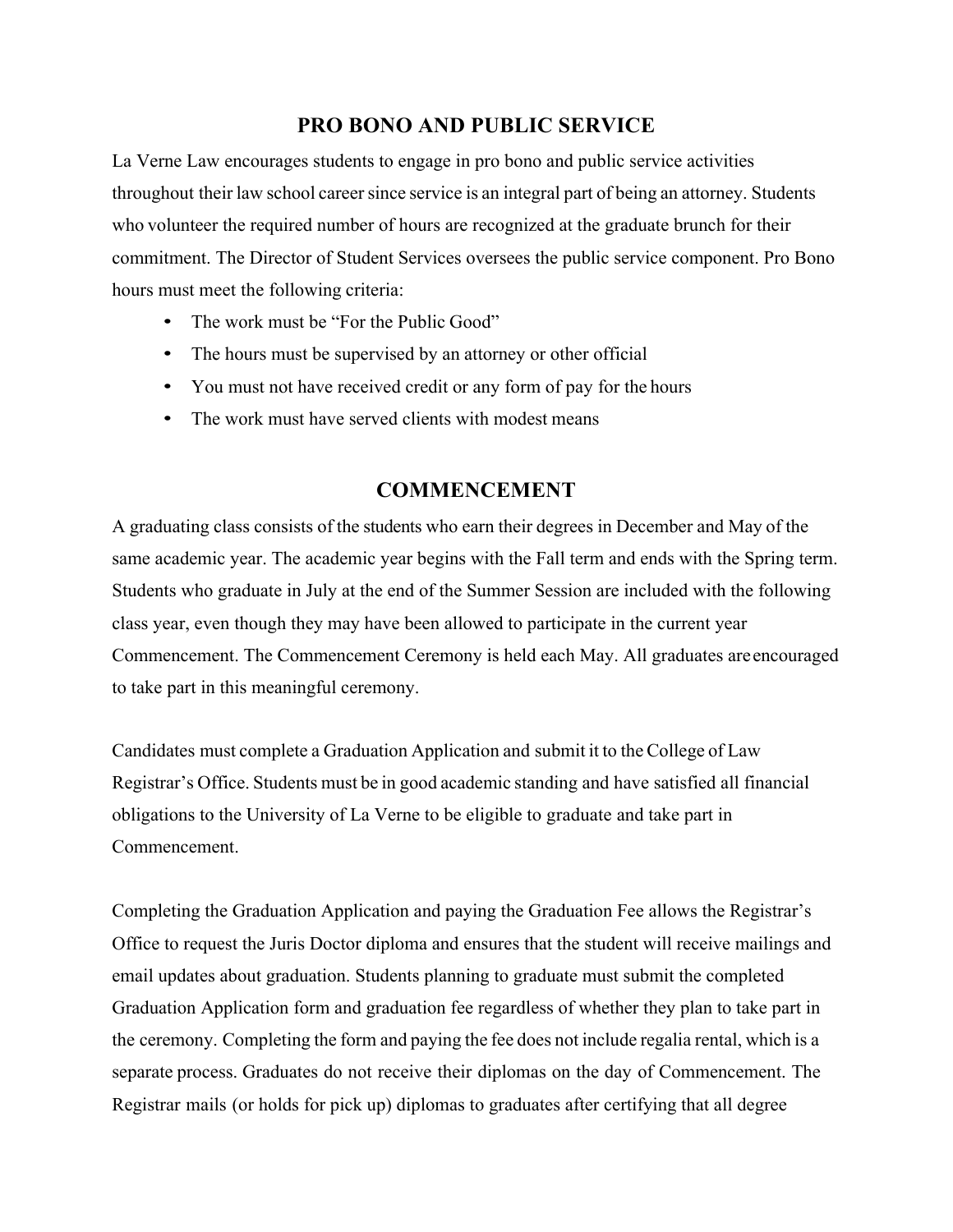requirements have been completed and all tuition and fees have been paid. Graduates often do not receive their diploma until several months after their graduation date.

# **GRADUATION STOLES AND CORDS POLICY**

Any student who earns academic honors (*cum laude, magna cum laude*, or *summa cum laude*), is recognized for achievement through selection to the Law Review or a College of Law sponsored traveling competition team, or earns recognition for working the required pro bono and public service hours, may wear at Commencement the cords that recognize these achievements.

In addition, a student who was an active member of a recognized College of Law student organization/club (including, but not limited to legal fraternities), and who is certified by the current President of that student club or organization to have been an active member of that organization during the year prior to Commencement, may wear at Commencement a cord or other suitable graduation paraphernalia representing that organization.

A student who earns recognition from a College of Law organization for a specific achievement or holding an elected office may wear one College of Law approved stole in recognition of this achievement. Graduates are allowed to wear multiple College of Law approved cords at Commencement. Graduates may wear only one stole at Commencement.

# **SECURITY AND LOST AND FOUND**

Students with a security concern, including lost or stolen articles, should contact the security guard located on the first floor by dialing "2099" from a campus phone or (909) 460-2099 from an outside phone. As a courtesy, the College of Law security guard on duty may, upon request from a student, accompany the student to his/her vehicle parked in the parking lot. The Security Guard Desk, located on the first-floor lobby of the COL building, is the central location for La Verne Law's lost and found service. Hours of operation coincide with facility hours.

#### **LOST AND FOUND POLICY AND PROCEDURES:**

1. All lost items found throughout the College of Law building should be brought to the Security Guard Desk as soon as possible.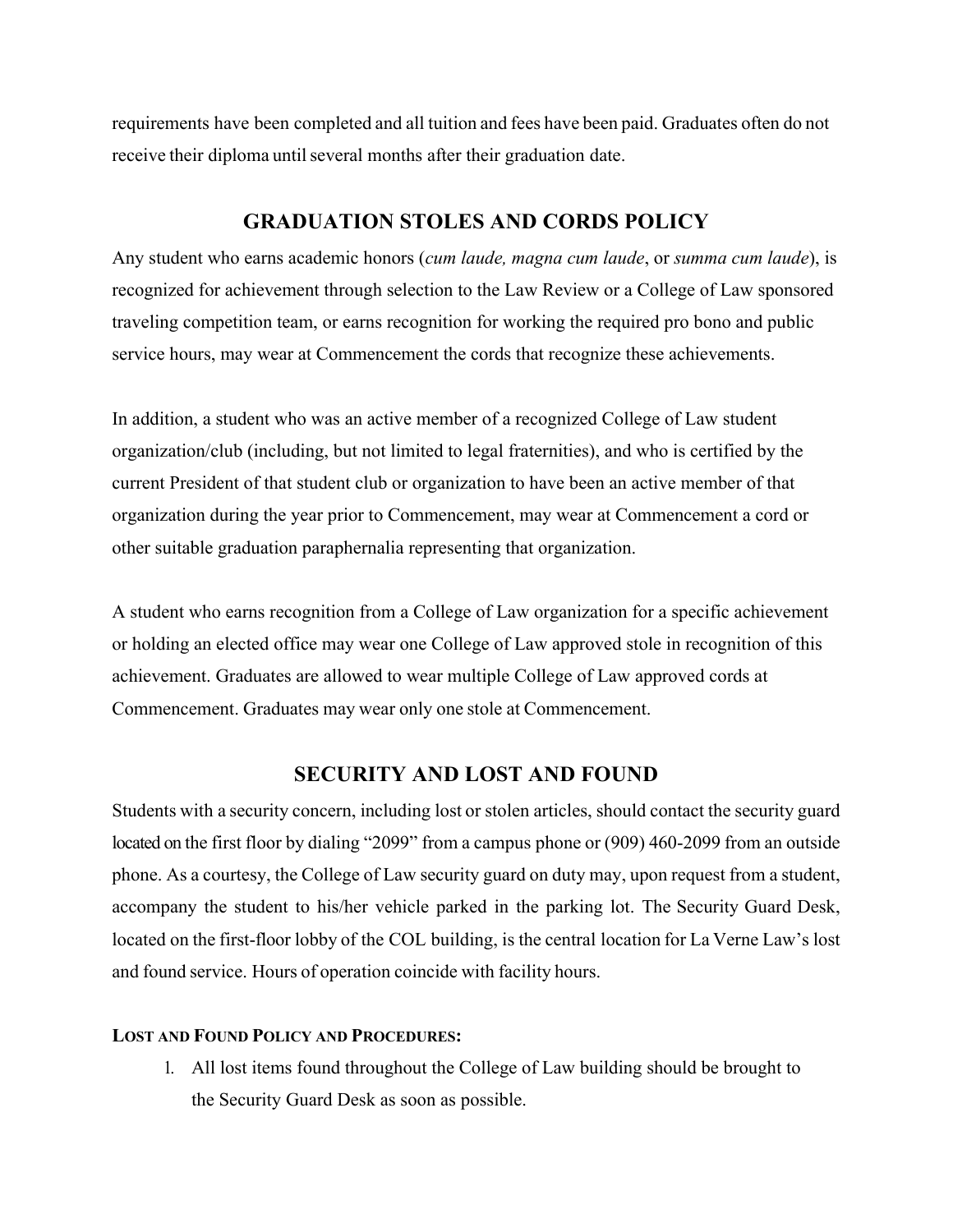- 2. When turned in, all items regardless of value (e.g., wallets, purses, keys, backpacks, electronic devices, notebooks, articles of clothing, books, umbrellas, etc.) will be immediately logged into the Lost and Found logbook by the Security Guard on duty.
- 3. The items will be stored in a locked cabinet. If the lost and found item includes any identifying information, the Security Guard will try to contact the owner directly.
- 4. After a week, unclaimed student ID's will be sent to the Registrar's office located on the second floor (Room 210) for disposition. Other unclaimed ID's such as driver's licenses or state ID's will be returned to the issuing agency.
- 5. To ensure that lost items are returned to the rightful owners, persons claiming items will be asked to describe the items and to provide identification. Claimants must sign foritems and include their student ID/photo identification information before the items will be released to them.
- 6. Items in the Lost and Found cabinet that are not claimed by the end of the calendar year will be donated to a local charity or disposed of at the sole discretion of the COL.

# **CALENDARING EVENTS AND POSTER POLICIES**

#### **INTRODUCTION**

The La Verne Law campus is a professional institution and environment. As such, the COL is diligent in ensuring campus events are well planned and that the esthetics of our environment is always professional. To help in keeping an organized and professional environment, LaVerne Law has adopted the following processes and procedures.

#### **I. EVENT AND CALENDAR REQUEST (ECR) FORM**

- A. Use this [form](http://law.laverne.edu/wp-content/uploads/2016/09/Event-Calendar-Request.pdf?608141) to:
	- 1. Reserve a classroom or location.
	- 2. Add the event to La Verne Law's Master Calendar [\(EMS\)](http://calendar.laverne.edu/VirtualEMS/BrowseEvents.aspx).
	- 3. Add the event to the E-Poster calendar of events.
	- 4. Add the event to the [EMS calendar](https://calendar.laverne.edu/VirtualEMS/BrowseEvents.aspx) on the La Verne Law website.
	- 5. Add the event to The Docket, a weekly publication that is sent out to all La VerneLaw students, faculty, and staff.
- B. The ECR Form is a fillable PDF that must be completed, signed and approved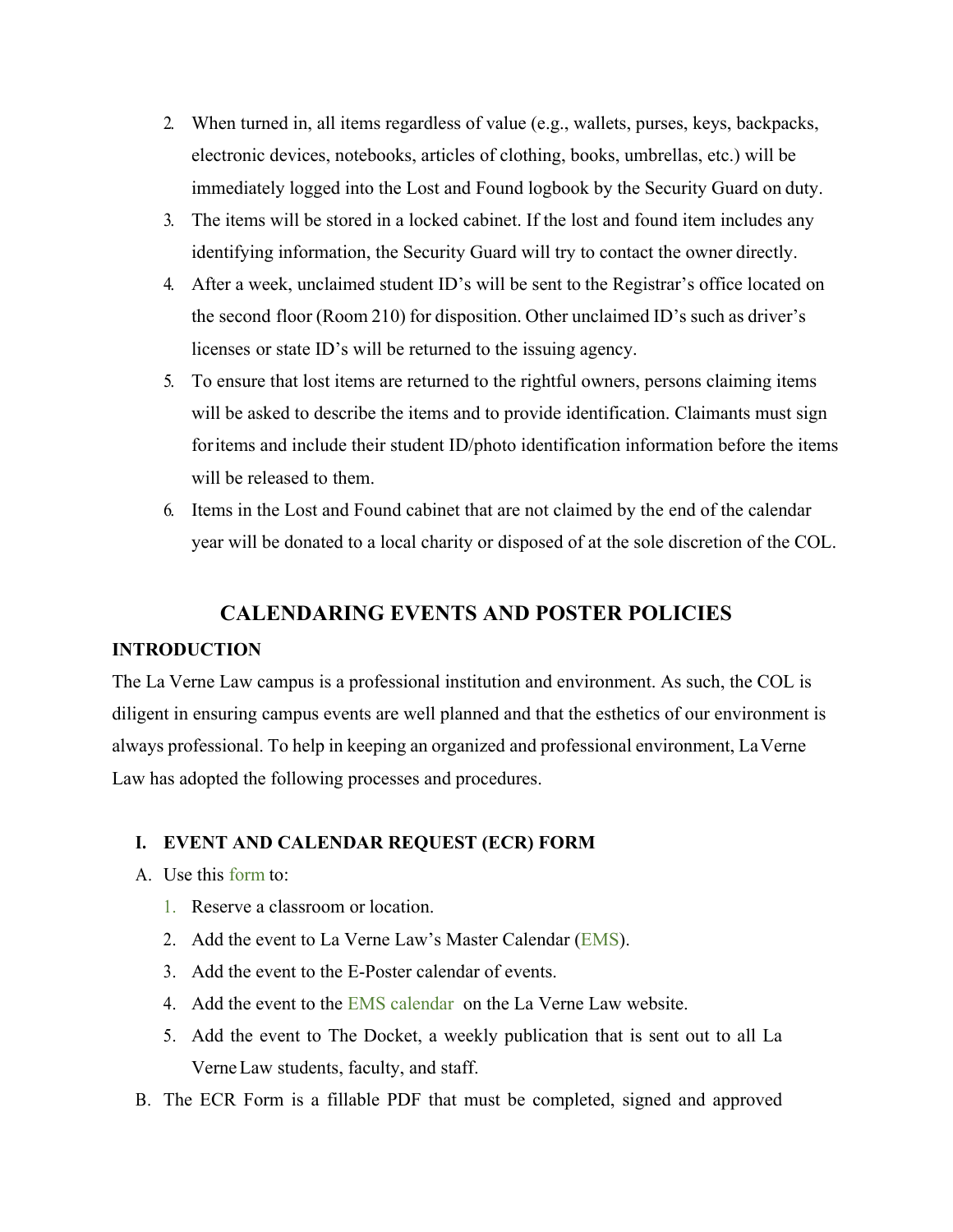before each COL event.

- C. Completed forms are to be submitted via email.
	- 1. Student clubs and organizations must:
		- i. Confirm that the event time and date are available on the [EMS](http://calendar.laverne.edu/VirtualEMS/BrowseEvents.aspx) calendar.
		- ii. The organization's President AND Advisor must electronically sign the ECR Form.
		- iii. Email the completed form to the **Office of Student Services**.
	- 2. All other parties must:
		- i. Confirm that the event time and date are available on the [EMS](http://calendar.laverne.edu/VirtualEMS/BrowseEvents.aspx) calendar.
		- ii. Submit their form to [Cherice Sirna,](mailto:csirna@laverne.edu) Coordinator in the Registrar's office.
	- 3. Students will receive confirmation of the submission within three business days of submitting the request.

# **II. POSTER POLICY**

- A. All paper posters must be approved and stamped by the Office of Student Services prior to being posted.
	- 1. Posters, flyers about events, announcements and notices may **not** be placed on the bulletin boards outside of the classroom, unless they are related to a class being held in that classroom.
	- 2. Approved poster locations are:
		- i. In the bathrooms
		- ii. The bulletin board outside the Student Lounge- one (1) poster per event.
		- iii. On the Student Organization's designated bulletin board.
	- 2. Posting and Removal of Posters
		- i. Posters affixed to painted walls may only be posted using Painter's Tape. Parties using other, non- approved methods of posting materials will be responsible for any damaged caused.
		- ii. Posters placed in the bathroom may be posted up to three weeks prior to the event.
		- iii. Posters placed on the bulletin board outside the Student Lounge may be posted one month prior to the event.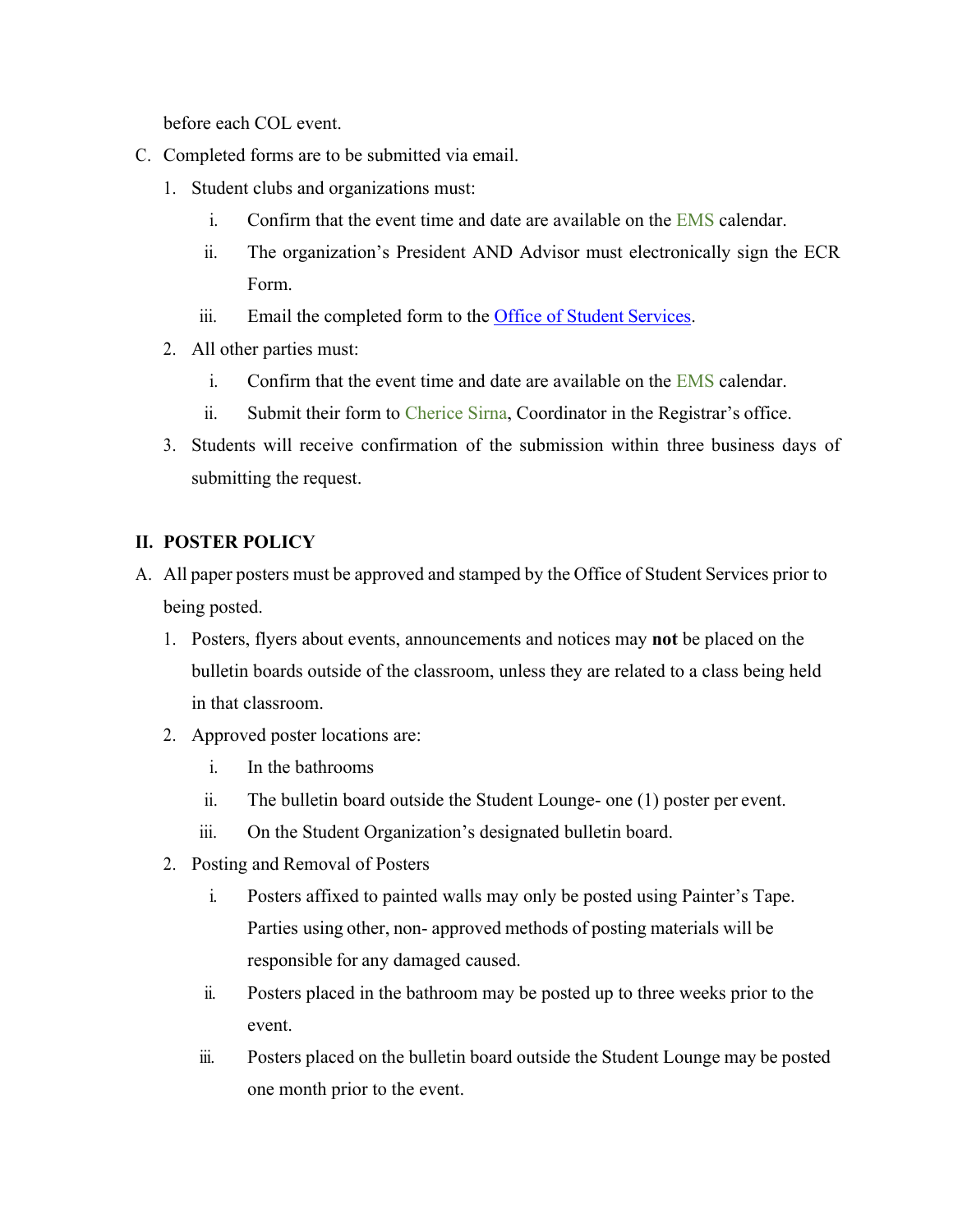- iv. Posters placed on each Student Organization's bulletin board may be placed at the organization's discretion.
- v. ALL posters must be removed the day after the event has taken place.
- 3. Welcome signs for special visitors may be placed in the Lobby on the date the visitor arrives at the COL.
- B. E-Poster Process
	- 1. Student organizations must first send their E-Poster to the Office of Student Services for approval before being posted.
	- 2. Once a poster has been approved, E-Poster submissions can be sent directly to [Melinda Davenport.](mailto:mailto:mdavenport@laverne.edu)
- C. Requirements for documents to be posted in the E-Poster System:
	- 1. The following requirements must be followed for digital imagery to be posted on the E- Posters in the College of Law:
		- Image format must be **high quality JPEG or PNG**. No TIFF or BMP files are permitted.
		- All images must be submitted in two formats: one with 1080 x 1920 pixels in size at 120ppi and the other with 1080 x 1800 pixels in size at 120ppi.
		- Absolutely no artifacts from low quality images will be allowed.
		- Background colors should be black (RGB palette  $0, 0, 0$ ), white (RGB palette 255, 255, 255), green (RGB palette 0, 72, 17), grey (RGB palette 122, 122, 122), or cream (RGB palette 248, 245, 236).
		- All images must be created on the size required and may not be stretched to fit the frame.
		- No borders that cut the screen into frames (i.e., borders on a square shaped flyer pasted onto a rectangle background)
		- No font smaller than 18pt.
		- Proper spelling and grammar is required.
		- Proper use of any University of La Verne symbols, logos, and phrasing is required as designated by the ULV style [manual.](https://laverne.edu/identity/)
		- Official College of Law logos may be obtained through the Office of Student Services.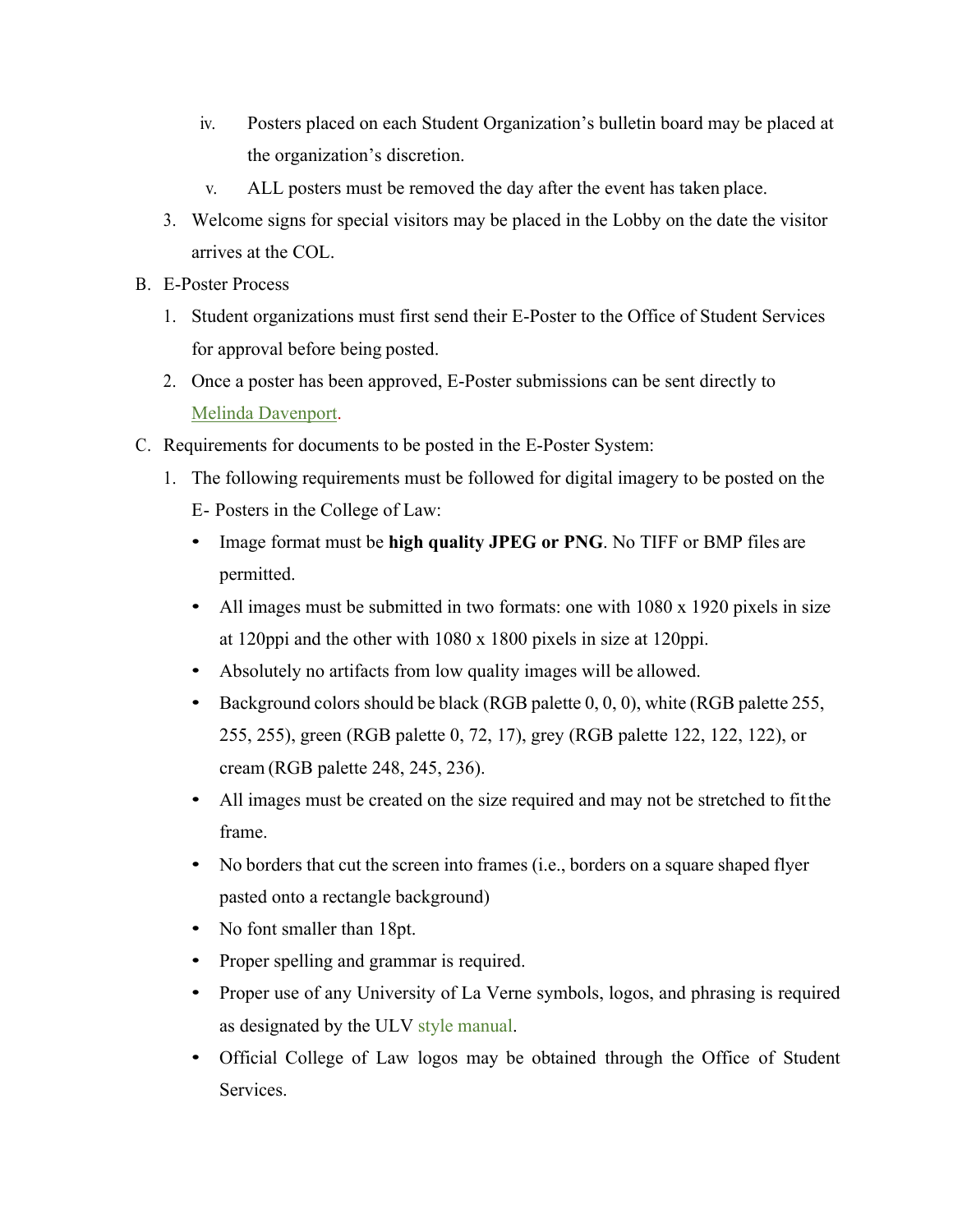- Abbreviations and time designations should be consistent throughout the image (i.e.,  $10:00$  a.m. to 1p is incorrect;  $10:00$  a.m. to  $1:00$  p.m. is correct)
- Information should include: the name of the group holding the event, what the event is for, when the event takes place, where the event takes place, contact information, whether or not attendance and/or RSVP is required, and any further details regarding attendance to the event.

# **STUDENT CLUBS & ORGANIZATIONS**

The study of law is challenging, rigorous, and time consuming. While the faculty and administration of the COL believe that a student should spend most of his/her time studying and learning the law, the administration also supports student organizations that provide opportunities that support the COL mission and foster effective leadership skills. The COL believes that organized student activities are an integral part of the educational program of the law school and these activities provide opportunities for personal and professional growth. Please refer to the University of Law Verne College of Law Student Club and Organization Guidebook for additional information.

#### **STATE BAR REGULATIONS**

Students must register as a law student with the state bar *and have their application approved*  before filing any other applications with the state. Students will not be able to complete the moral character or bar exam applications or apply for the State Bar of California's Practical Training of Law Students (PTLS) program, until after the bar registration application is *approved*. Note, "students must have an approved Registration on file within 10 days of submitting your examination application or your examination application will be terminated." [https://www.calbarxap.com/applications/calbar/California\\_Bar\\_Registration/](https://www.calbarxap.com/applications/calbar/California_Bar_Registration/).

It is HIGHLY recommended that students register *at the beginning of their second semester of law school*. Students can find additional registration information at <https://www.calbarxap.com/>

# **STUDENT COMPLAINT POLICY AND PROCEDURES**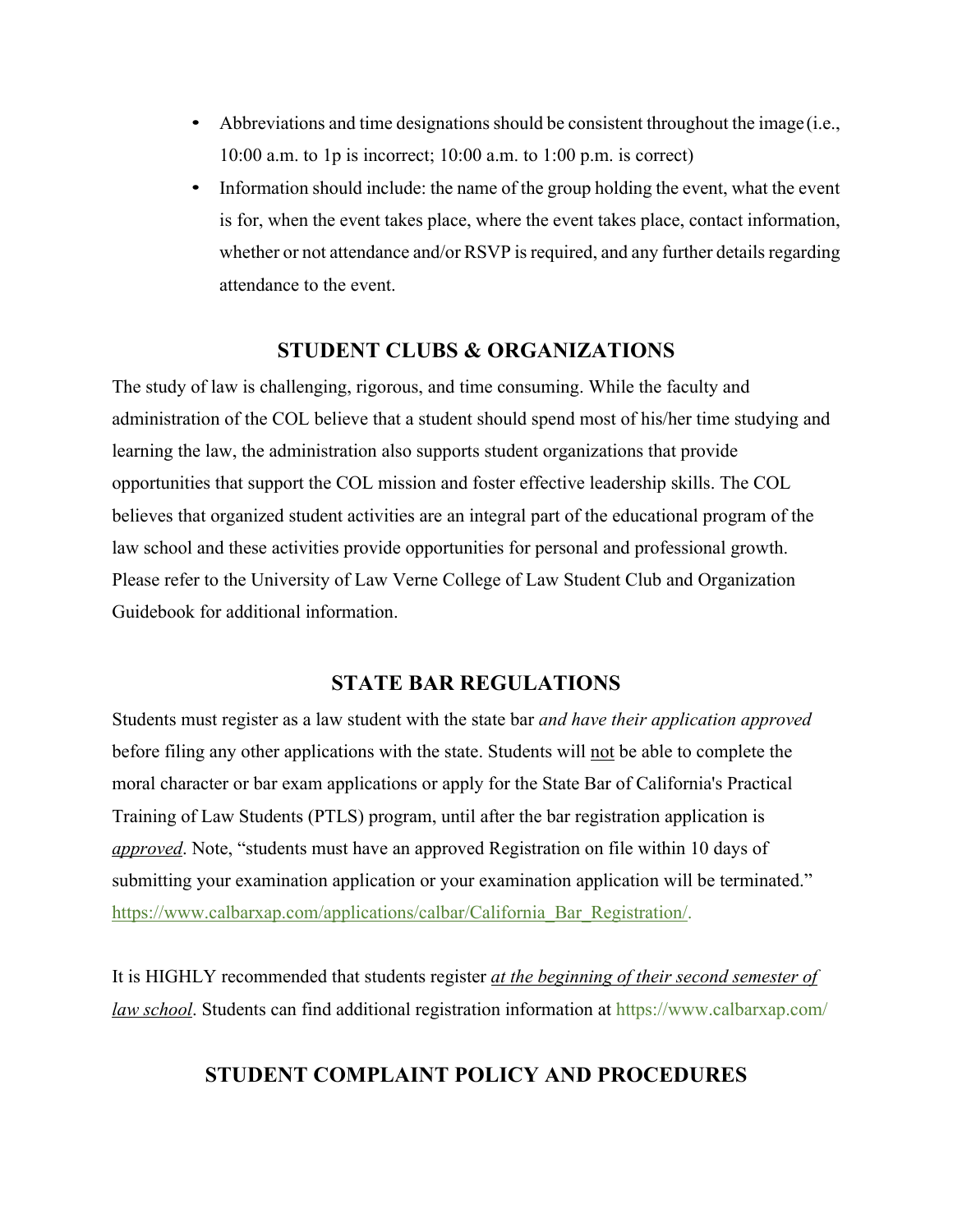The University of La Verne takes complaints and concerns regarding the institution very seriously. If a student has a complaint regarding the University or one of its schools, the student may present said complaint or grievance according to the applicable policies and procedures found in the University of La Verne Catalog.

A student who has a complaint concerning academic program quality and/or accrediting standards (including complaints that the University has violated state consumer protection laws) is invited to [contact the Office of the Provost](mailto:provost@laverne.edu) at (909) 448-4748.

An individual may also contact the Bureau for Private Postsecondary Education for review of a complaint. The Bureau may be contacted at:

[Bureau for Private Postsecondary Education](http://bppe.ca.gov/)

2535 Capitol Oaks Drive, Suite 400 Sacramento, CA 95833 (916) 431-6924 (916) 263-1897 FAX

The Bureau accepts all types of complaints related to the university, and may refer any complaint it receives – including complaints related to institutional policies or procedures, or both – to the University, an accrediting agency, or another appropriate entity for resolution. More information concerning the Bureaus' complaint procedure can be found [here](http://bppe.ca.gov/enforcement/faqs.shtml) and [here](http://bppe.ca.gov/enforcement/complaint.shtml).

Students may also contact the California Department of Consumer Affairs – Consumer Assistance with complaints. The toll-free telephone line, (800) 952-5210, is staffed Monday through Friday from 8:00am-4:50pm except the first and third Wednesday of each month. Automated services are available 24 hours a day, seven days a week. Consumer service representatives can answer consumer and licensee questions in 140 different languages, assist in the filing of complaints, mail helpful publications and refer callers to the appropriate government or private agency for more assistance. Hearing-impaired persons may call TDD (800) 326-2297. Sacramento-area consumers may call (916) 445-1254 or TDD (916) 928-1227.

[Department of Consumer Affairs](https://www.dca.ca.gov/)

Consumer Information Division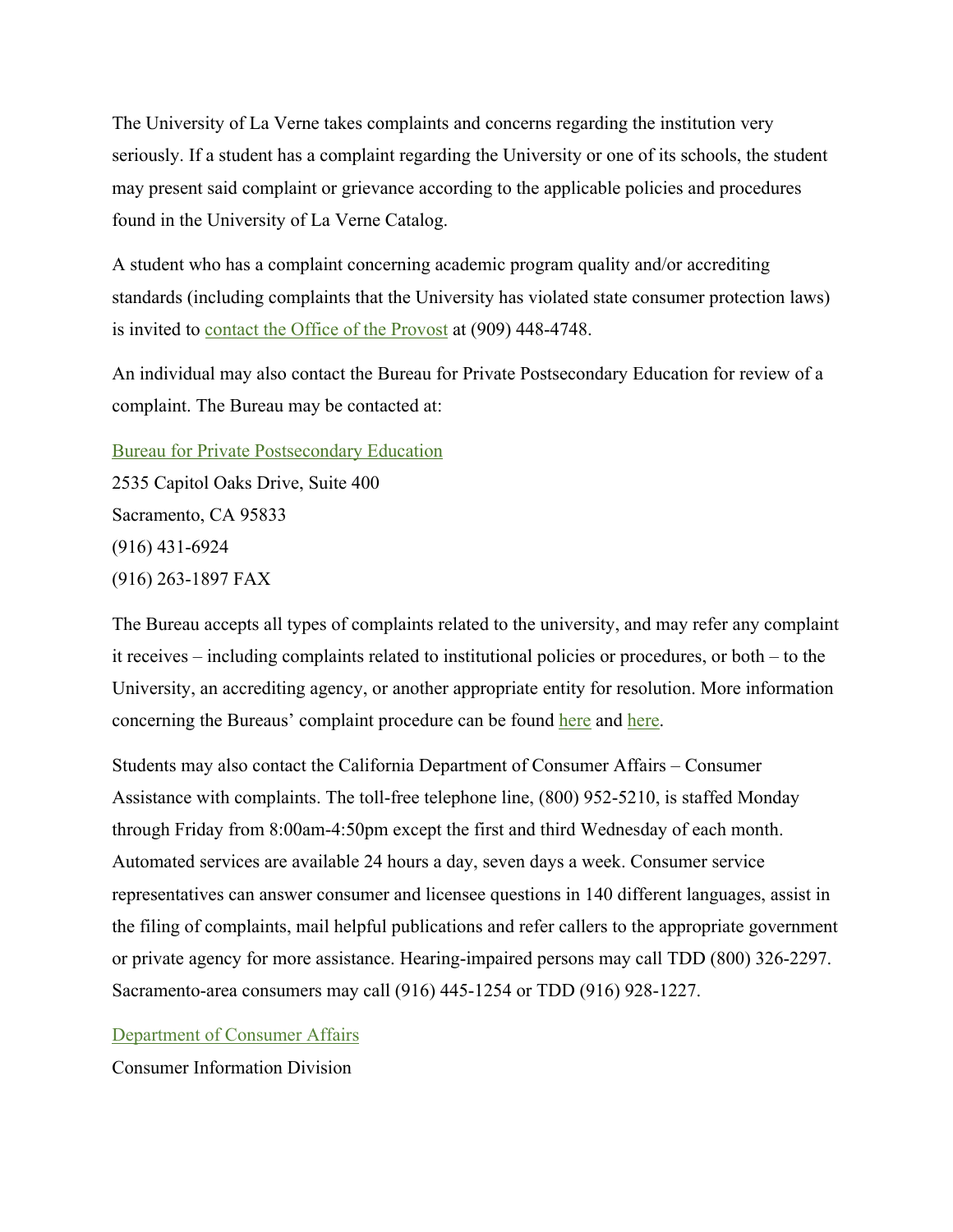1625 North Market Blvd., Suite N 112 Sacramento, CA 95834

# [Attorney General's Office](https://oag.ca.gov/sites/all/files/agweb/pdfs/contact/business_corpform.pdf) California Department of Justice

Attn: Public Inquiry Unit P.O. Box 9044255 Sacramento, CA 94244-2550

Pursuant to the United States Department of Education's Program Integrity Rule, each institution of higher education is required to provide all prospective and current students with the [contact](https://laverne.edu/online/state-authorization/consumer-protection-state-contacts/) [information for the state agency or agencies](https://laverne.edu/online/state-authorization/consumer-protection-state-contacts/) that handle complaints against postsecondary education institutions offering distance learning within that state. Students are encouraged to utilize the University of La Verne's internal complaint or review policies and procedures prior to filing a complaint with a state agency.

The university has provided this information in compliance with the requirements of the Higher Education Act of 1965, as amended, as regulated in CFR 34 §600.9, and the California Education Code §94874.

# **ABA Standard 510- Student Complaints Implicating Compliance with ABA Standards**

# STUDENT 510 COMPLAINTS

- 1. Submitting a Complaint: 510 complaints must be submitted in writing to the Associate Dean for Academic Affairs using the Student Complaint form, contained in Appendix C. Concerns which implicate the ABA Standards will be communicated as appropriate to the ABA. The complaint must meet the following requirements:
	- a Explain in detail the behavior, program, process, or other matter that is at issue, and describe how the matter directly implicates the law school's program of legal education. If the complaining student believes that the matter implicates compliance with a specific ABA standard, then the student must identify the specific ABA standard implicated. The ABA standard is available at: [URL].
	- b Contain the student's name, law school email address, and current mailing address.